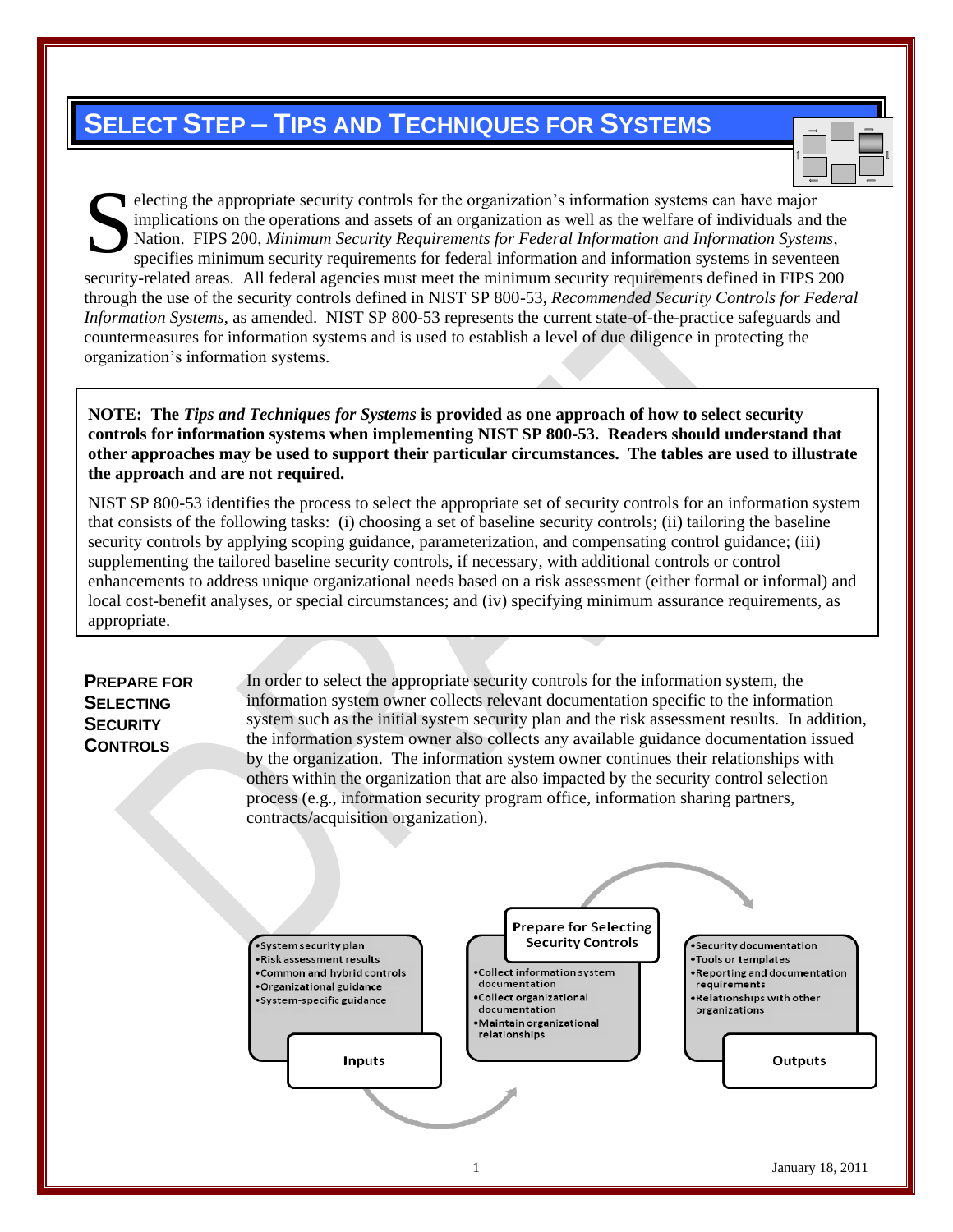# *Collect Information System Documentation*

Prior to selecting security controls for an information system, the information owner collects the initial system security plan, risk assessment results, and other available documentation on the information system. The initial security plan includes the results of the system categorization, system description and architecture, and interconnections with other systems. The risk assessment results include a summary of the potential threats to and vulnerabilities in the information system and the planned or in place mitigations against those threats and vulnerabilities. The risk assessment should be conducted consistent with NIST SP 800-30, Revision 1, *Guide for Conducting Risk Assessments*, 1 with the results documented in the system security plan or a separate risk assessment report. Security-related documents are developed throughout the system development life cycle.

#### *Collect Organizational Documentation*

Information owners also obtain organization-specific guidance on how to select, tailor, supplement, and document security controls for their information systems. Typically organizations have guidance that elaborates on the NIST standards and guidance and that provides organization-specific implementation details, including organization-specific tools, templates, or checklists to support the selection process. The organization-specific guidance usually includes internal requirements for reporting and approving the selected set of security controls for the information system.

Organizations also identify their common controls and the common portion of hybrid controls. The senior information security officer is responsible for coordinating with the common control provider (e.g., facilities managers, site managers, personnel managers) responsible for the development and implementation of the designated common controls to ensure that the controls are put into place, assessed, and the assessment results are shared with information system owners. The common and hybrid controls are published in a format that allows information system owners to gain the information necessary to incorporate the common controls and common portion of hybrid controls into their individual information systems.

# *Maintain Organizational Relationships*

In addition to gathering documentation, information owners maintain relationships with others within their organization. The information security program office establishes the organization-specific policies on conducting a risk assessment, selecting security controls, and documenting the selection process in the security plan. The office may also provide tools, templates, or checklists to assist with the selection and documentation processes. The information security program office is the primary contact for advice and support while selecting the security controls for individual information systems.

The information owner also works with others within the organization including the enterprise architecture group, information sharing partners, and technical operations personnel. Each of these groups provides a portion of the information needed to effectively select the information system's security controls.

**SELECT THE INITIAL SECURITY CONTROL BASELINE AND MINIMUM ASSURANCE REQUIREMENTS**

 $\overline{a}$ 

Once the system's impact level is determined, the initial set of security controls and minimum assurance requirements are identified. The initial set of security controls is selected from the corresponding low, moderate, or high baselines listed in NIST SP 800- 53, Appendix D. The minimum assurance requirements are defined in NIST SP 800-53, Appendix E. The minimum assurance requirements are grouped by system impact level and apply to each control within the final, selected set of security controls.

<sup>1</sup> The first public draft of NIST SP 800-30, Revision 1 is expected in early 2011 and will focus on risk assessment throughout the Risk Management Framework.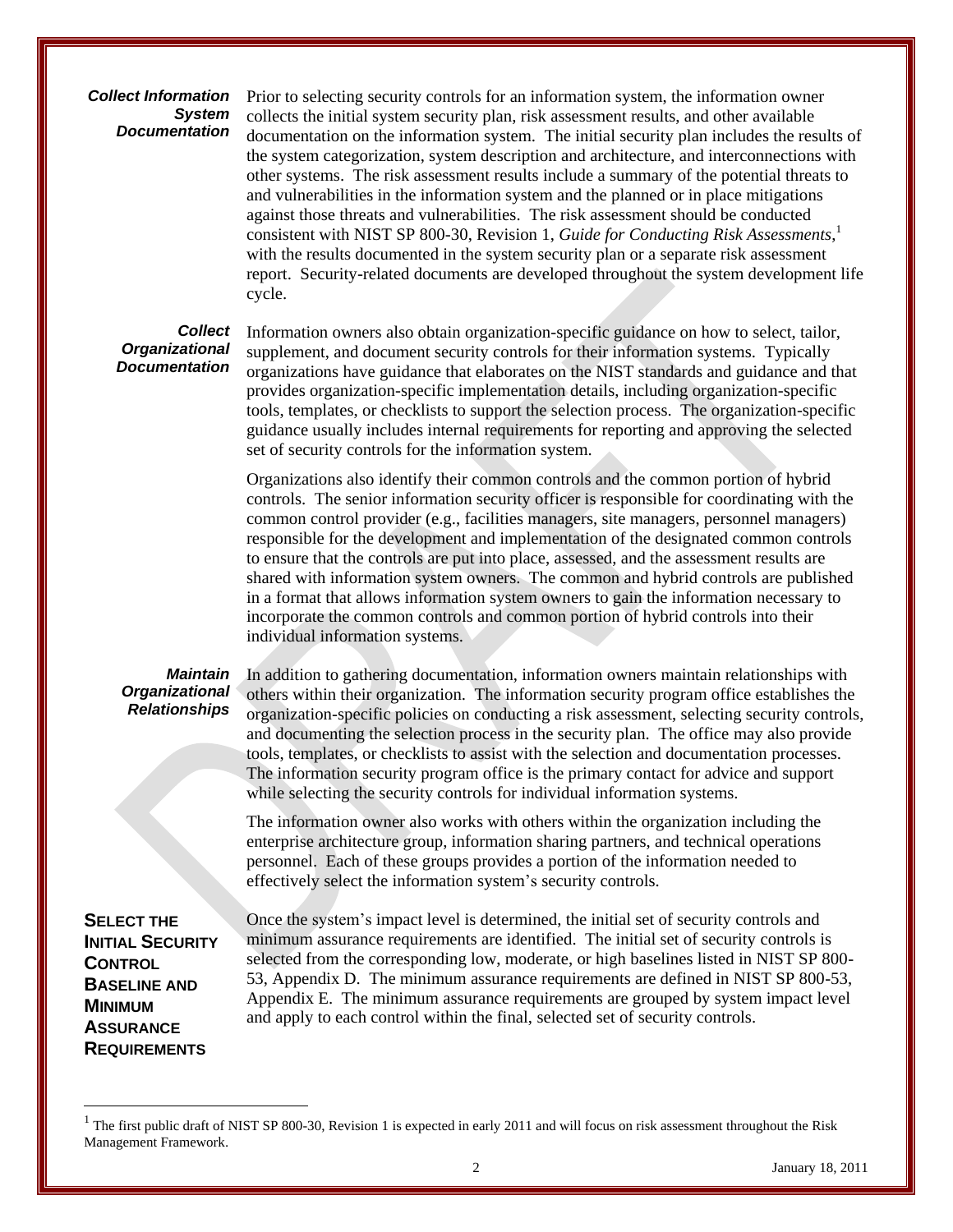

#### *Look Up the Initial Security Control Baseline*

The system's security impact level, identified during the Categorize Step, determines the initial security baseline. Using the security impact level (low-, moderate-, or highimpact), choose the appropriate baseline listed in NIST SP 800-53, Appendix D. If a security control is not used in a particular baseline, the entry is marked as *not selected*. For example, a system with a moderate impact level would include all the security controls in the "MOD" column from NIST SP 800-53, Appendix D.

Some security controls, supplemental guidance for the controls, and control enhancements in the security control catalog are not used in any of the baselines but are available for use by organizations, if needed. A complete description of each security control, supplemental guidance for the control, and control enhancements is provided in NIST SP 800-53, Appendix F.

#### *Document the Initial Security Control Baseline*

 $\overline{a}$ 

The security controls can be listed in a spreadsheet or table similar to the one below (that can be expanded and updated throughout the selection process and used in later steps in the Risk Management Framework).<sup>2</sup> The spreadsheet/table provides a way to summarize the decisions made during the tailoring and supplementation processes that result in the selected set of security controls for the information system. The table can be included as an appendix to the system security plan, while detailed information on how each of the security controls is implemented is included in the main body of the security plan.

All the security controls in the selected baseline are listed in the appropriate column in the spreadsheet/table. The initial information that is recorded is the family identifier, control number, and control name. Control enhancements, when used to supplement basic security controls, are indicated by the number of the control enhancement in parentheses. During the tailoring process, additional information is added to the table.

| NO.    | <b>CONTROL NAME</b>              | <b>TAILORING</b> | <b>RATIONALE</b> |
|--------|----------------------------------|------------------|------------------|
| $AC-1$ | Access Control Policy and        |                  |                  |
|        | Procedure                        |                  |                  |
| .      |                                  |                  |                  |
| $AC-3$ | <b>Account Enforcement</b>       |                  |                  |
| .      |                                  |                  |                  |
| $AT-3$ | <b>Security Training</b>         |                  |                  |
| $AT-4$ | <b>Security Training Records</b> |                  |                  |
| .      |                                  |                  |                  |

 $2<sup>2</sup>$  This table is an example used to illustrate an approach to recording the selection and supplementation of security controls and the rationale justifying the decision. It is not a mandatory format. Organizations may develop their own unique method to capture the information consistent with the requirements in NIST SPs 800-53 and 800-37.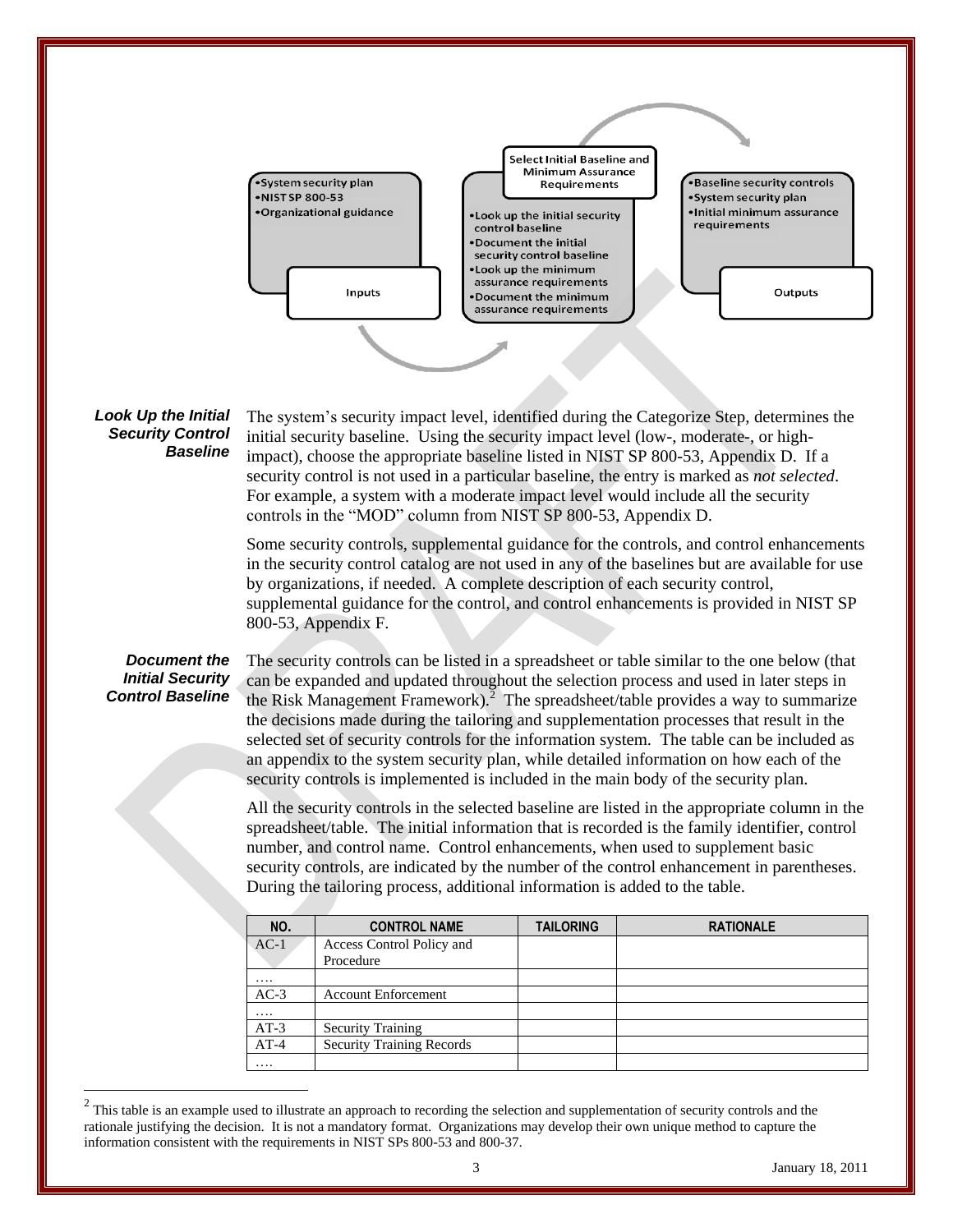| $CP-2$    | Contingency Plan                                    |  |
|-----------|-----------------------------------------------------|--|
| $CP-2(1)$ | Contingency Plan                                    |  |
| $CP-3$    | <b>Contingency Training</b>                         |  |
| .         |                                                     |  |
| $IA-3$    | Device Identification and<br>Authentication         |  |
| $IA-4$    | <b>Identifier Management</b>                        |  |
| .         |                                                     |  |
| PE-14     | Temperature and Humidity                            |  |
|           | Controls                                            |  |
| PE-15     | Water Damage Protection                             |  |
| .         |                                                     |  |
| $SC-12$   | Cryptographic Key                                   |  |
|           | <b>Establishment and Management</b>                 |  |
| $SC-13$   | Use of Cryptography                                 |  |
| .         |                                                     |  |
| $SI-11$   | Error Handling                                      |  |
| $SI-12$   | <b>Information Output Handling</b><br>and Retention |  |

*Minimum Assurance Requirements*

**Look Up the** The minimum assurance requirements for an information system are defined in NIST SP 800-53, Appendix E. The assurance requirements are directed at the activities and actions that security control developers and implementers define and apply to increase the level of confidence that the controls are implemented correctly, operating as intended, and producing the desired outcome with respect to meeting the security requirements for the information system.

> The system's impact level determines the appropriate minimum assurance requirements. Low-impact systems following the low baseline minimum assurance requirements, while moderate- and high-impact systems following the moderate or high baseline minimum assurance requirements.

# *Document the Minimum Assurance Requirements*

The minimum assurance requirements are documented in the security plan. For example, a moderate-impact information system is expected to implement the moderate-impact minimum assurance requirements, recording the assurance requirements in the security plan in the general description section.<sup>3</sup>

**Section X.Y Minimum Assurance Requirements**

**Moderate Impact Information Systems**: The security control is in effect and meets explicitly identified functional requirements in the control statement. The control developer/implementer provides a description of the functional properties of the control with sufficient detail to permit analysis and testing of the control. The control developer/implementer includes as an integral part of the control, assigned responsibilities and specific actions supporting increased confidence that when the control is implemented, it will meet its required function or purpose. These actions include, for example, requiring the development of records with structure and content suitable to facilitate making this determination.

# **APPLY SCOPING GUIDANCE**

 $\overline{a}$ 

Organizations have the flexibility to tailor the security control baselines following the guidance in NIST SP 800-53. Tailoring activities include: (i) the application of appropriate scoping guidance to the initial baseline; (ii) the specification of compensating security controls, if needed; and (iii) the specification of organization-defined parameters in the security controls, where allowed.

 $3$  This sample shows one way that the minimum assurance requirements can be documented in the system security plan. It is not a mandatory format. Organizations may develop their own unique method to capture the information, consistent with the requirements in NIST SP 800-37.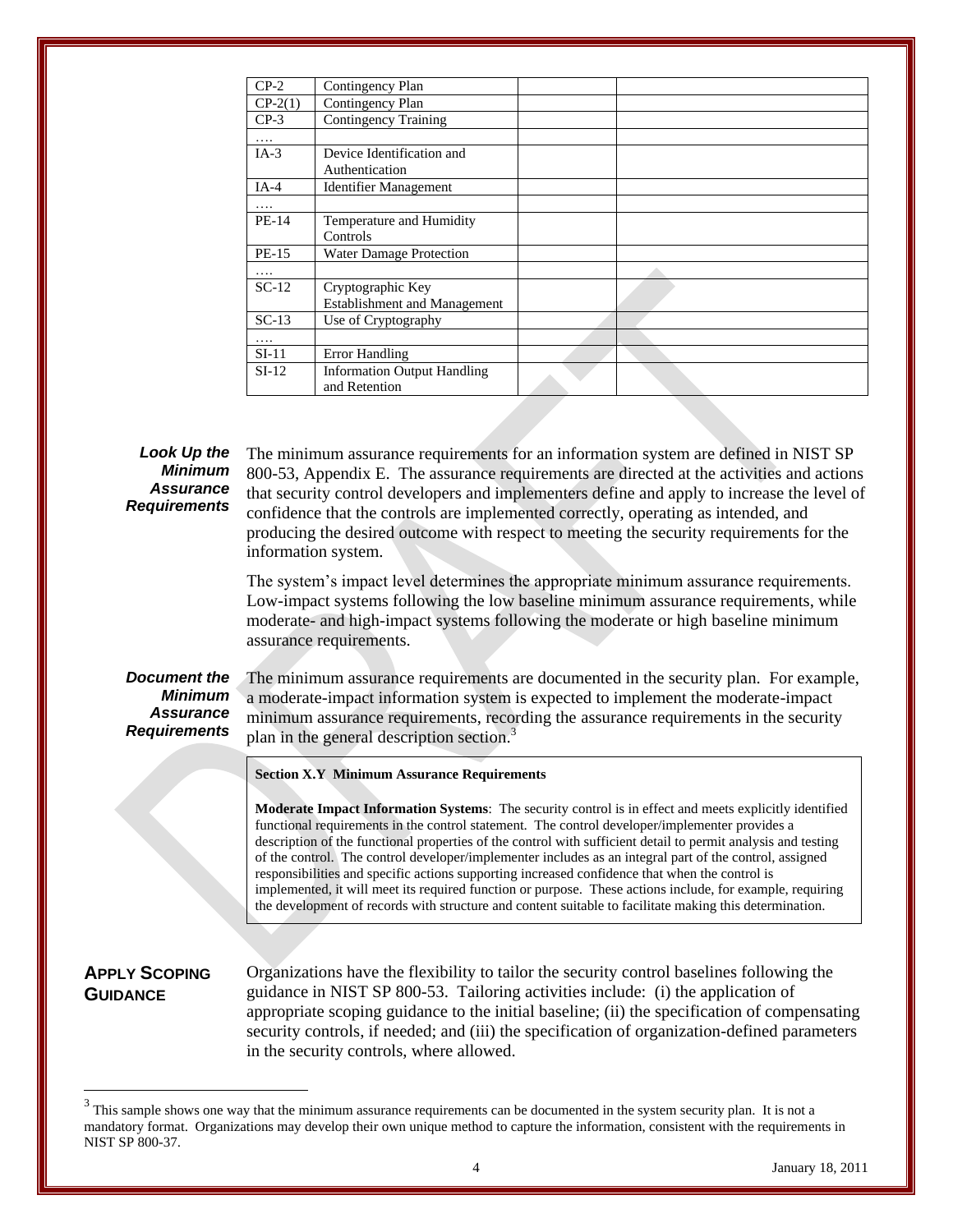When applying scoping guidance, the information system owner reviews the information system to determine if the scoping guidance (e.g., use of common controls, physical infrastructure-related considerations, or technology-related considerations) is applicable to each security control in the information system. If the scoping guidance applies, the appropriate action (e.g., does not apply, downgraded) is noted in the spreadsheet/table used to document the security control selection process.



# *Apply Operational/ Environmentalrelated Considerations*

Security controls that are dependent on the nature of the operational environment are applicable only if the information system is employed in an environment necessitating the controls. For example, temperature and humidity controls may not be applicable to remote sensors that exist outside of the indoor facilities where other information system components are located.

Review each security control and determine if the control does or does not apply to the information system or specific components within the information system based on the system's operational/environmental conditions. If the security control does not apply to the information system, mark the control in the spreadsheet/table as *does not apply* and explain the rationale justifying why the control does not apply. If the security control does not apply to specific components in the information system (e.g., remote sensors), identify the component to which the controls do not apply.

# *Apply Technologyrelated Considerations*

Security controls that refer to specific technologies (e.g., wireless, cryptography, public key infrastructure) are applicable only if those technologies are employed or are required to be employed within the information system. In addition, the security controls apply only to the components of the information system that provide or support the security capability addressed by the control and are sources of potential risk being mitigated by the control.

The information system owner also determines if an automated mechanism that could explicitly or implicitly support a security control is readily available in COTS or GOTS products, is cost-effective, and technically feasible. If the automated mechanism is not readily available, cost-effective, or technically feasible, compensating security controls are implemented through non-automated mechanisms or procedures.

Review each security control and determine if the control does or does not apply to the information system or specific components within the information system based on the implemented technologies and available automated mechanisms. If the security control does not apply to the information system, mark the control in the spreadsheet/table as *does not apply* and explain the rationale justifying why the control does not apply. If the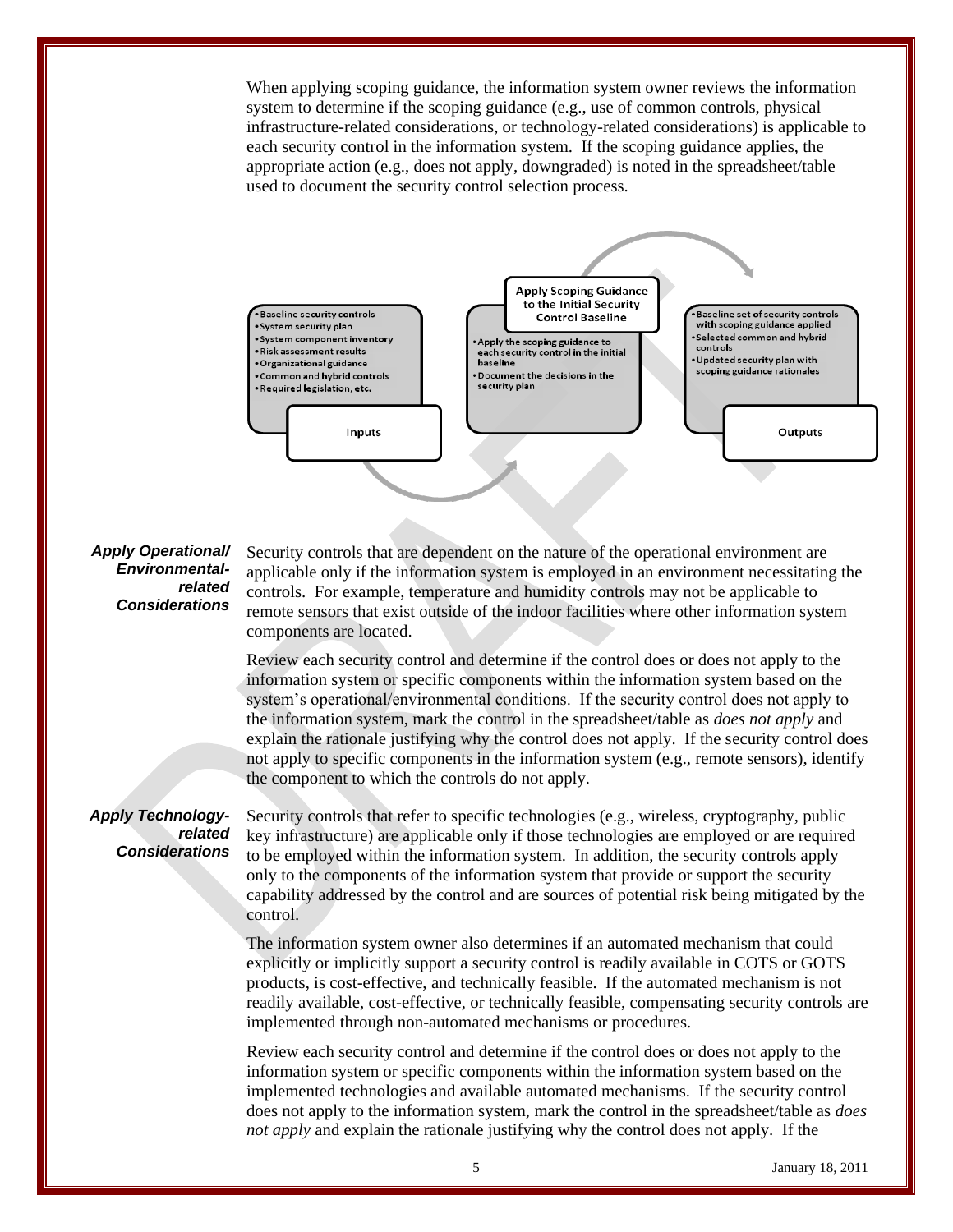security control applies only to selected components within the information system, identify the components to which the control applies.

*Apply Physical Infrastructurerelated Considerations* 

Security controls that refer to organizational facilities (e.g., physical controls such as locks and guards, environmental controls for temperature, lighting, fire, and power) are applicable only to those sections of the facilities that directly provide protection to, support for, or are related to the information system (including its information technology assets such as email or web servers, server farms, data centers, networking nodes, boundary protection devices, and communications equipment).

Organizational facilities often implement security controls as common controls that apply to multiple information systems. If the physical infrastructure-related security control is implemented as a common control, mark the control in the spreadsheet/table as *common control* and identify the components to which the security controls apply.

The common control may not provide sufficient security protection to the information system. If any of the system components need system-specific infrastructure protections, in addition to common controls that apply to the information system, the control is implemented as a hybrid control. Mark the control in the spreadsheet/table as *hybrid control* and identify the components to which the security control applies. For example, emergency power may be implemented as a common control for the facility in which the system resides, but the specific information system requires additional availability protection based on the criticality of the information in the system to the organization's mission resulting in the implementation of a separate uninterrupted emergency power source for the information system.

# *Apply Public Access-related Considerations*

Some information systems allow public access. Security controls associated with public access information systems are carefully considered and applied with discretion since some security controls from the specified control baselines (e.g., identification and authentication, personnel security controls) may not be applicable to users accessing information systems through public interfaces. The type of information accessed through the publically-available system is also carefully considered. If users are accessing public information through a public interface, access controls may not be necessary. On the other hand, access controls would be required for users accessing their personal information through a public interface or by organizational personnel that maintain and support the information system.

Review each security control and determine if the control does or does not apply to the information system or specific components within the information system based on the public access needs associated with the information system. If the security control does not apply to the information system, mark the control in the spreadsheet/table as *does not apply* and explain the rationale justifying why the control does not apply. If the security control applies only to specific system components or system users, identify the specific components related to the control in the spreadsheet/table.

# *Apply Policy/ Regulatory-related Considerations*

Security controls that address matters governed by applicable laws, Executive Orders, directives, policies, standards, or regulations (e.g., privacy impact assessments) are required only if the employment of those controls is consistent with the types of information and information systems covered by the applicable laws, Executive Orders, directives, policies, standards, or regulations. For example, OMB 03-22 provides guidance for implementing the privacy provisions of the E-Government Act of 2002. If the information in the system does not contain the types of information specified by the OMB regulation, the security control does not apply.

Review each security control and determine if the control does or does not apply to the information system or specific components within the information system based on the applicable laws, Executive Orders, directives, policies, standards, or regulations that apply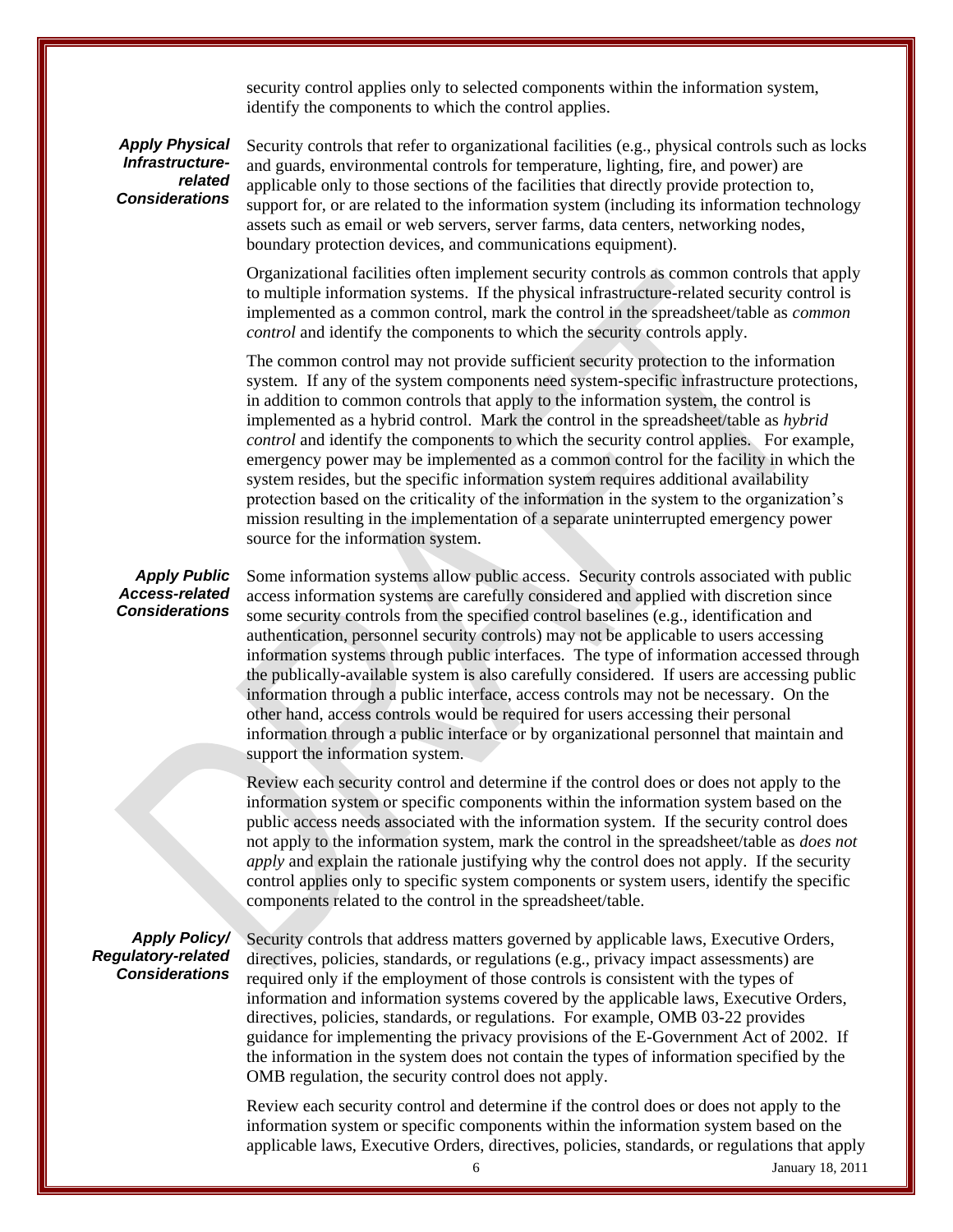to the information system. If the security control does not apply to the information system, mark the control in the spreadsheet/table as *does not apply* and explain the rationale justifying why the control does not apply.

# *Apply Security Objective-related Considerations*

Security controls that uniquely support the confidentiality, integrity, or availability security objectives may be downgraded to the corresponding control in a lower baseline (or appropriately modified or eliminated if not defined in a lower baseline) if, and only if, the downgrading action: (i) is consistent with the security category for the supported security objectives of confidentiality, integrity, or availability before moving to system's impact level (i.e., high water mark); (ii) is supported by an organizational assessment of risk; and (iii) does not adversely affect the level of protection for the security-relevant information within the information system.

Review each security control and determine if a security control that uniquely supports the confidentiality, integrity, or availability of the system may be available for downgrading (e.g., if the system's impact level is moderate based on the security category for confidentiality and integrity being moderate, while the security category for availability is low, controls uniquely related to availability may be downgraded to the low-impact baseline). NIST SP 800-53 identifies specific controls that are recommended candidates for downgrading. If the security control is downgraded to a control in a lower baseline, mark the control in the spreadsheet/table as *downgraded*.

If an impact value for a security objective in the security category is lower than the system's impact level (e.g., the impact value in the security category for availability is low, while the system's impact level is moderate), examine the corresponding security controls in the lower baseline and analyze the risks to the system if the security control in the lower baseline is used and whether and how the downgrading action affects the security-relevant information within the information system. If a corresponding security control in the lower baseline is not selected, analyze the risks to the systems if the security control that corresponds with the system's impact level is not used and whether and how the absence of the security control that corresponds with the system's impact level affects the security-relevant information within the system. Depending on the analysis, the security control could be eliminated or modified to accommodate the risks to the system.

If the security control is downgraded to a lower baseline or control enhancement, mark the control in the spreadsheet/table as *downgraded to security control number/enhancement* and explain the rationale. If the security control is modified to accommodate risks to the system, identify the modifications. If, based on a thorough analysis, the information system owner determines the elimination of the controls does not pose security risks to the information system, mark the control in the spreadsheet/table as *does not apply* and explain the rationale.

# *Apply Common Control-related Considerations*

Some security controls or portions of security controls are implemented by the organization and apply to multiple information systems. These controls are known as common controls or hybrid controls. Individual information system owners do not need to implement and assess the common controls or the common portion of hybrid controls, but do need to identify if common or hybrid controls are applicable to the system and incorporate the assessment results into the information system's security plan either directly or by reference. Every control in a baseline must be fully addressed, either by the organization or the information system owner. The information security program office publishes the common and hybrid controls in a format that provides contact information for each control and the applicability of the control along with guidance on how to obtain the assessment results for the control.

Review each security control and determine if the organization has a common or hybrid control that is applicable to the information system or specific components within the information system. If there is a common or hybrid control that is applicable to the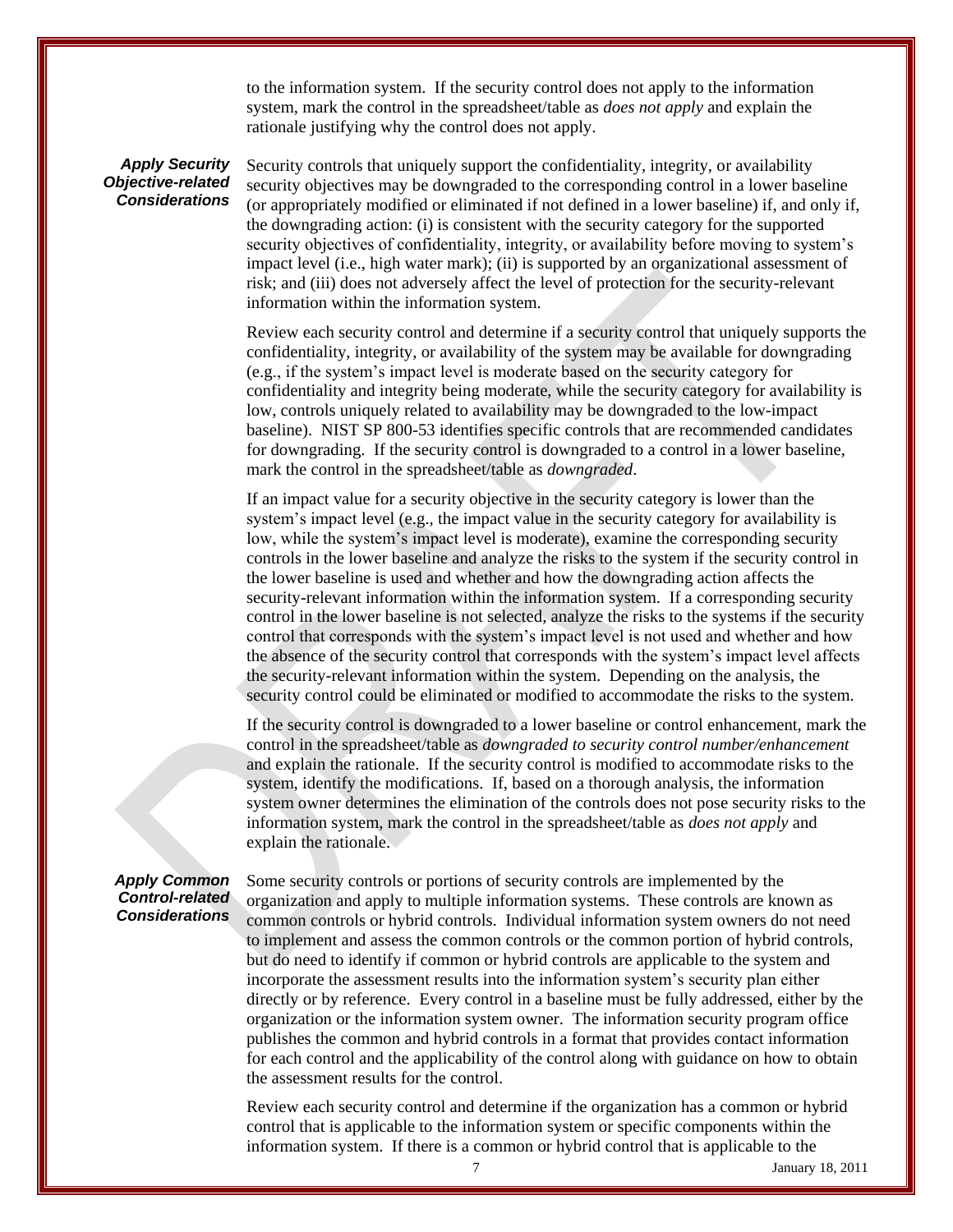information system, the information system owner determines if the common control or the common portion of the hybrid control is sufficient to meet the information system's requirements (e.g., does it provide sufficient protection against potential system risks).

If the security control can be implemented as a common control, mark the control in the spreadsheet/table as *common* and explain the rationale justifying why the control can be implemented as a common control. If only a portion of the control can be implemented as a common control, mark the control in the spreadsheet/table as *hybrid*, explain which portion of the control is common and which portion is system-specific, and justify why the control can be implemented as a hybrid control.

# *System Component Allocation-related Considerations*

Security controls are applicable only to the components of the information system that provide or support the security capability addressed by the control and are sources of potential risk being mitigated by the control. Review the inventory of information system components to determine which security controls are applicable to the various components and decide where to allocate the controls in order to satisfy organizational security requirements. Document the system components that are associated with each security control. For new system development, the system components associated with the security controls may not be known during the Select Step. The system's component allocation-related considerations may be refined during the Implement Step.

# *Apply Scalabilityrelated Considerations*

Scalability-related considerations apply to how the control is implemented and the documentation produced for the security control. Scalability is guided by the system's impact level, with more detail provided for higher-impact systems than for lower-impact systems. Organizations use discretion in applying the security controls to information systems, giving consideration to the scalability factors in particular environments. This approach facilitates a cost-effective, risk-based approach to security control implementation that expends no more resources than necessary, yet achieves sufficient risk mitigation and adequate security.

# *Document the Decisions in the Security Plan*

The information system owner documents the decisions made during the security control selection process, providing a sound rationale for each decision. This documentation is essential when examining the overall security considerations for the information system with respect to potential mission or business impact.

When documenting the selected set of security controls in the security plan, the extent and rigor of the rationales provided in the plan are scaled to the system's impact level with significantly less explanation needed for a low-impact system than for a high-impact system.

| NO.      | <b>CONTROL NAME</b>                    | <b>TAILORING</b>                     | <b>RATIONALE</b>                                                                                                                                                                                                        |
|----------|----------------------------------------|--------------------------------------|-------------------------------------------------------------------------------------------------------------------------------------------------------------------------------------------------------------------------|
| $AC-1$   | Access Control Policy and<br>Procedure | Common<br>control                    | Common control-related consideration:<br>The organization's security policies and<br>procedures document implements this<br>security control. See the information<br>security program office for assessment<br>results. |
|          |                                        |                                      |                                                                                                                                                                                                                         |
| $AC-3$   | <b>Account Enforcement</b>             | <b>FIPS 140</b><br>does not<br>apply | Policy/regulatory-related consideration:<br>Encryption of stored information is not<br>employed as an access enforcement<br>mechanism; therefore, FIPS 140-2 (as<br>amended) does not apply.                            |
| $\cdots$ |                                        |                                      |                                                                                                                                                                                                                         |
| $AT-3$   | <b>Security Training</b>               | Common<br>control                    | Common control-related consideration:<br>The information security program office.<br>provides role-based security training that<br>is sufficient for the information system                                             |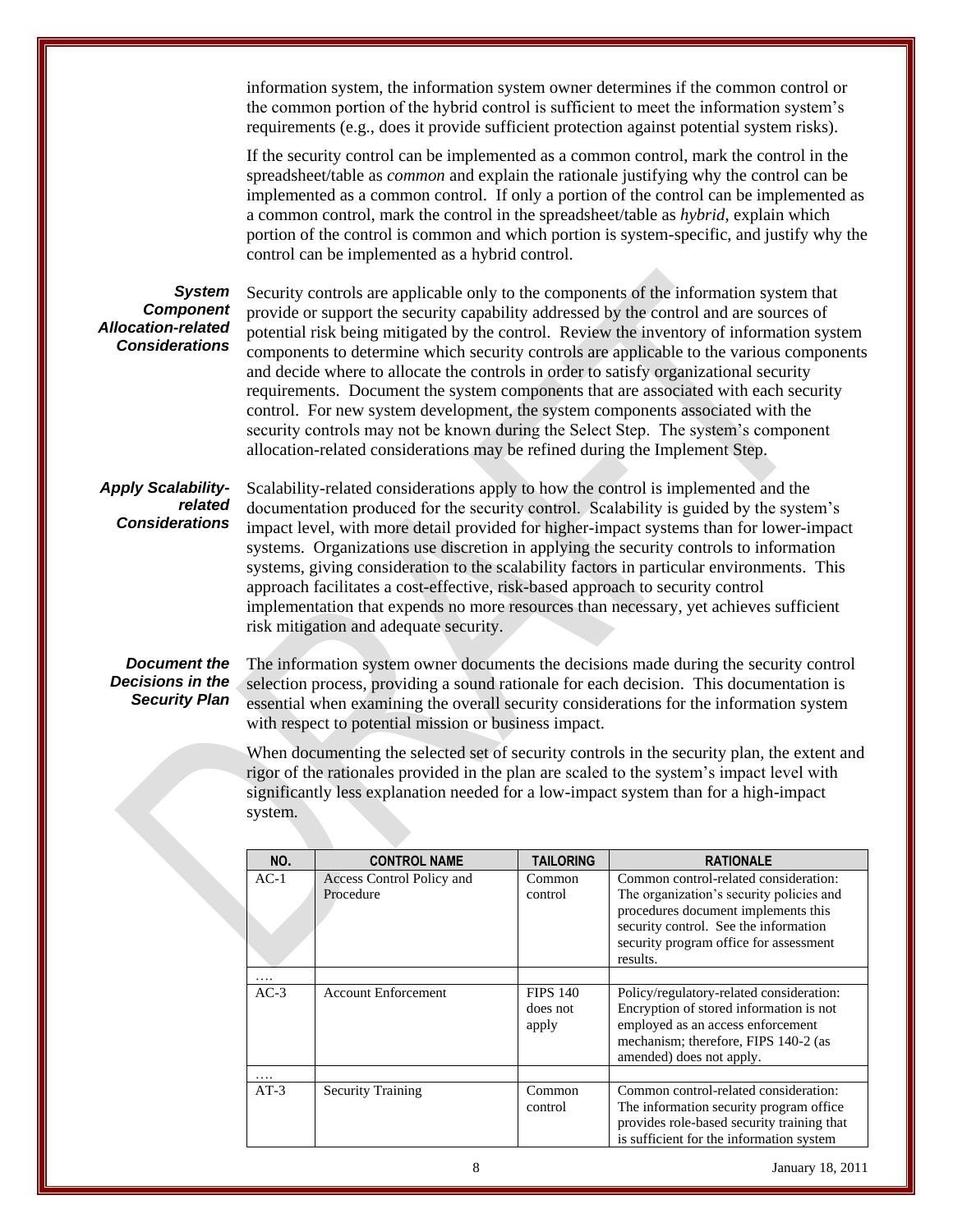|           |                                     |            | users. See the information security                                             |
|-----------|-------------------------------------|------------|---------------------------------------------------------------------------------|
| $AT-4$    | <b>Security Training Records</b>    | Common     | program office for assessment results.<br>Common control-related consideration: |
|           |                                     | control    | The information security program office                                         |
|           |                                     |            | provides a training record tool that                                            |
|           |                                     |            | manages organizational training records.                                        |
|           |                                     |            |                                                                                 |
|           |                                     |            | See the information security program                                            |
|           |                                     |            | office for assessment results.                                                  |
| $CP-2$    |                                     |            |                                                                                 |
|           | Contingency Plan                    | Hybrid     | Common control-related consideration:                                           |
|           |                                     | control    | The information security program office                                         |
|           |                                     |            | provides training on how to develop an                                          |
|           |                                     |            | information system contingency plan and a                                       |
|           |                                     |            | standard template for all systems within                                        |
|           |                                     |            | the organization. The contingency plan                                          |
|           |                                     |            | template is completed by the information                                        |
|           |                                     |            | system owner as part of security                                                |
|           |                                     |            | documentation for the information system.                                       |
| $CP-2(1)$ | Contingency Plan                    | Downgraded | Security objective-related consideration:                                       |
|           |                                     | to CP-2    | While the information system's impact                                           |
|           |                                     |            | level is moderate, the security category for                                    |
|           |                                     |            | availability is low; therefore, CP-2(1) can                                     |
|           |                                     |            | be eliminated without impacting the                                             |
|           |                                     |            | security posture for the information                                            |
|           |                                     |            | system. CP-2, required in low-impact                                            |
|           |                                     |            | systems, is sufficient.                                                         |
| $CP-3$    | <b>Contingency Training</b>         | None       | Security objective-related consideration:                                       |
|           |                                     |            | The information system's impact level is                                        |
|           |                                     |            | moderate and the security category for                                          |
|           |                                     |            | availability is low, but based on the risk                                      |
|           |                                     |            | assessment results, this security control is                                    |
|           |                                     |            | not downgraded and will be implemented                                          |
|           |                                     |            | within the information system. See                                              |
|           |                                     |            | security plan section XYZ for details.                                          |
|           | Device Identification and           |            |                                                                                 |
| $IA-3$    | Authentication                      |            |                                                                                 |
| $IA-4$    | <b>Identifier Management</b>        |            | Public access-related consideration:                                            |
|           |                                     | Component  | The requirement for a security control                                          |
|           |                                     |            | identifier does not apply to those                                              |
|           |                                     |            | information system users that are                                               |
|           |                                     |            | accessing the public website to obtain                                          |
|           |                                     |            | publically-available information.                                               |
|           |                                     |            |                                                                                 |
| PE-14     | Temperature and Humidity            | Component  | Physical infrastructure-related                                                 |
|           | Controls                            |            | consideration:                                                                  |
|           |                                     |            | The temperature and humidity controls do                                        |
|           |                                     |            | not apply to the remote sensors                                                 |
|           |                                     |            | implemented in the information system.                                          |
| PE-15     | <b>Water Damage Protection</b>      | Hybrid     | Physical infrastructure-related                                                 |
|           |                                     | control /  | consideration:                                                                  |
|           |                                     | Component  | Water damage protection is provided to                                          |
|           |                                     |            | the portions of the information system that                                     |
|           |                                     |            | are housed within the data center. The                                          |
|           |                                     |            | remote sensors are designed to withstand                                        |
|           |                                     |            | water damage and do not need to                                                 |
|           |                                     |            | implement PE-15.                                                                |
|           |                                     |            |                                                                                 |
| $SC-12$   | Cryptographic Key                   | Does not   | Technology-related consideration:                                               |
|           | <b>Establishment and Management</b> | apply      | The information system does not employ                                          |
|           |                                     |            | cryptography.                                                                   |
| $SC-13$   | Use of Cryptography                 | Does not   | Technology-related consideration:                                               |
|           |                                     | apply      | The information system does not employ                                          |
|           |                                     |            | cryptography.                                                                   |
| .         |                                     |            |                                                                                 |
| $SI-11$   | <b>Error Handling</b>               |            |                                                                                 |
|           |                                     |            |                                                                                 |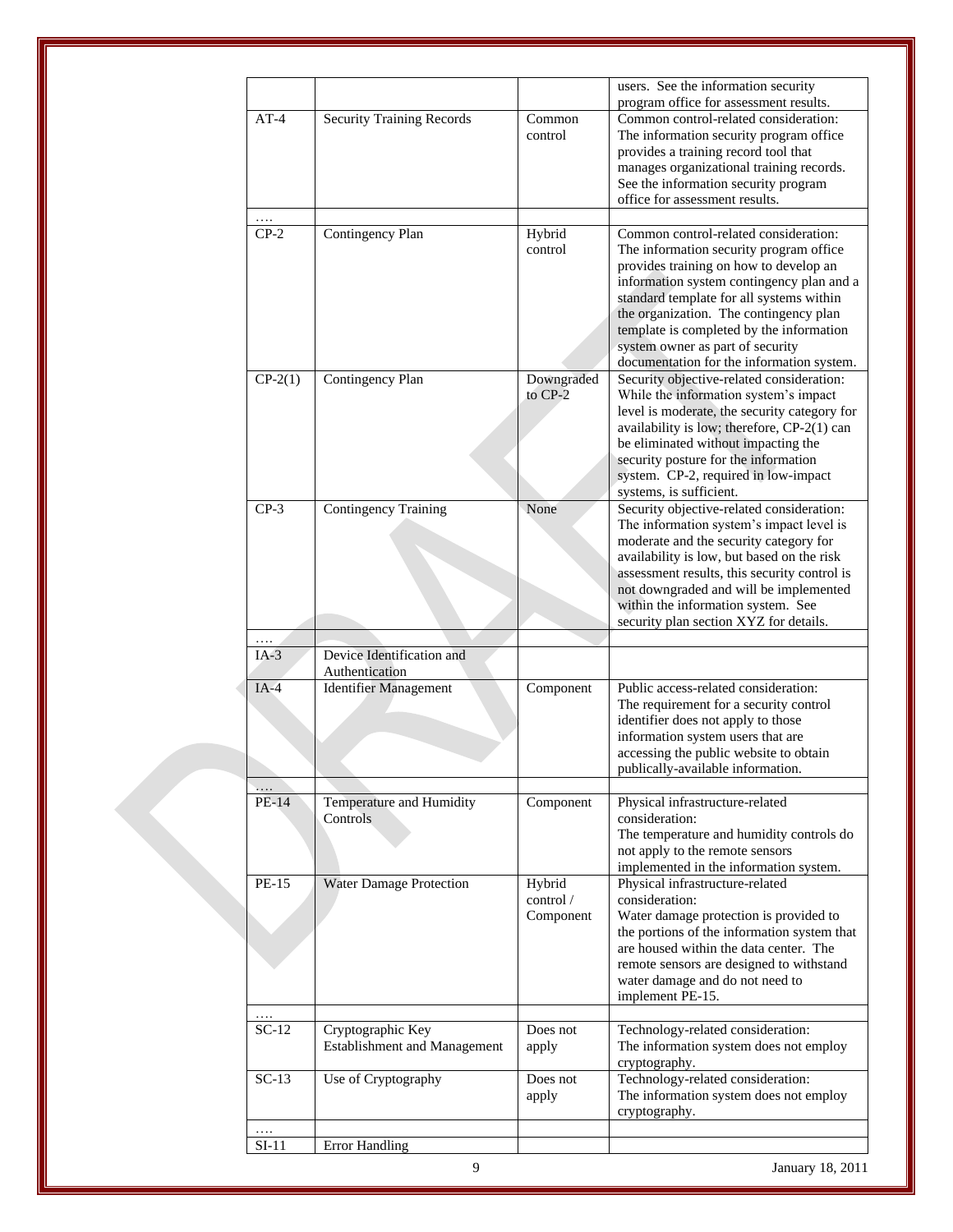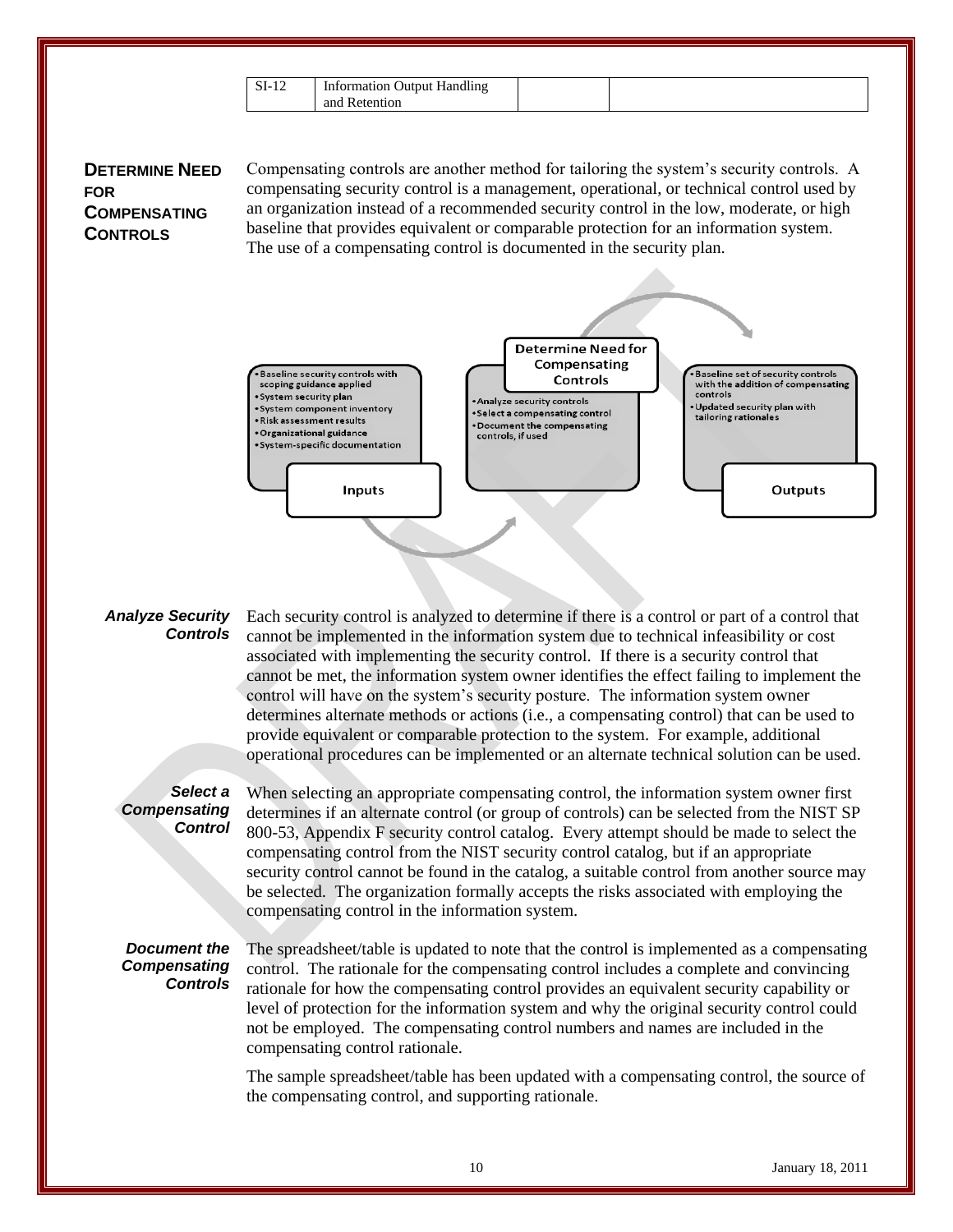| NO.       | <b>CONTROL NAME</b>          | <b>TAILORING</b>        | <b>RATIONALE</b>                                                                       |
|-----------|------------------------------|-------------------------|----------------------------------------------------------------------------------------|
| $AC-1$    | Access Control Policy and    | Common                  | Common control-related consideration:                                                  |
|           | Procedure                    | control                 | The organization's security policies and<br>procedures document implements this        |
|           |                              |                         | security control. See the information                                                  |
|           |                              |                         | security program office for assessment                                                 |
|           |                              |                         | results.                                                                               |
| $AC-3$    | <b>Account Enforcement</b>   | <b>FIPS 140</b>         | Policy/regulatory-related consideration:                                               |
|           |                              | does not                | Encryption of stored information is not                                                |
|           |                              | apply                   | employed as an access enforcement                                                      |
|           |                              |                         | mechanism; therefore, FIPS 140-2 (as<br>amended) does not apply.                       |
|           |                              |                         |                                                                                        |
| $AT-3$    | <b>Security Training</b>     | Common                  | Common control-related consideration:                                                  |
|           |                              | control                 | The information security program office                                                |
|           |                              |                         | provides role-based security training that<br>is sufficient for the information system |
|           |                              |                         | users. See the information security                                                    |
|           |                              |                         | program office for assessment results.                                                 |
| $AT-4$    | Security Training Records    | Common                  | Common control-related consideration:                                                  |
|           |                              | control                 | The information security program office<br>provides a training record tool that        |
|           |                              |                         | manages organizational training records.                                               |
|           |                              |                         | See the information security program                                                   |
|           |                              |                         | office for assessment results.                                                         |
| $CP-2$    | <b>Contingency Plan</b>      | Hybrid                  | Common control-related consideration:                                                  |
|           |                              | control                 | The information security program office                                                |
|           |                              |                         | provides training on how to develop an                                                 |
|           |                              |                         | information system contingency plan and a<br>standard template for all systems within  |
|           |                              |                         | the organization. The contingency plan                                                 |
|           |                              |                         | template is completed by the information                                               |
|           |                              |                         | system owner as part of security                                                       |
| $CP-2(1)$ | Contingency Plan             | Downgraded              | documentation for the information system.<br>Security objective-related consideration: |
|           |                              | to $CP-2$               | While the information system's impact                                                  |
|           |                              |                         | level is moderate, the security category for                                           |
|           |                              |                         | availability is low; therefore, CP-2(1) can<br>be eliminated without impacting the     |
|           |                              |                         | security posture for the information                                                   |
|           |                              |                         | system. CP-2, required in low-impact                                                   |
|           |                              |                         | systems, is sufficient.                                                                |
| $CP-3$    | <b>Contingency Training</b>  | None                    | Security objective-related consideration:<br>The information system's impact level is  |
|           |                              |                         | moderate and the security category for                                                 |
|           |                              |                         | availability is low, but based on the risk                                             |
|           |                              |                         | assessment results, this security control is<br>not downgraded and will be implemented |
|           |                              |                         | within the information system. See                                                     |
|           |                              |                         | security plan section XYZ for details.                                                 |
|           | Device Identification and    |                         |                                                                                        |
| $IA-3$    | Authentication               |                         |                                                                                        |
| $IA-4$    | <b>Identifier Management</b> | Component               | Public access-related consideration:                                                   |
|           |                              |                         | The requirement for a security control                                                 |
|           |                              |                         | identifier does not apply to those<br>information system users that are                |
|           |                              |                         | accessing the public website to obtain                                                 |
|           |                              |                         | publically-available information.                                                      |
|           |                              |                         |                                                                                        |
| $PE-2(1)$ | Physical Access Control      | Compensating<br>Control | This control was added to compensate for<br>SI-11, Error Handling.                     |
|           | 11                           |                         | January 18, 2011                                                                       |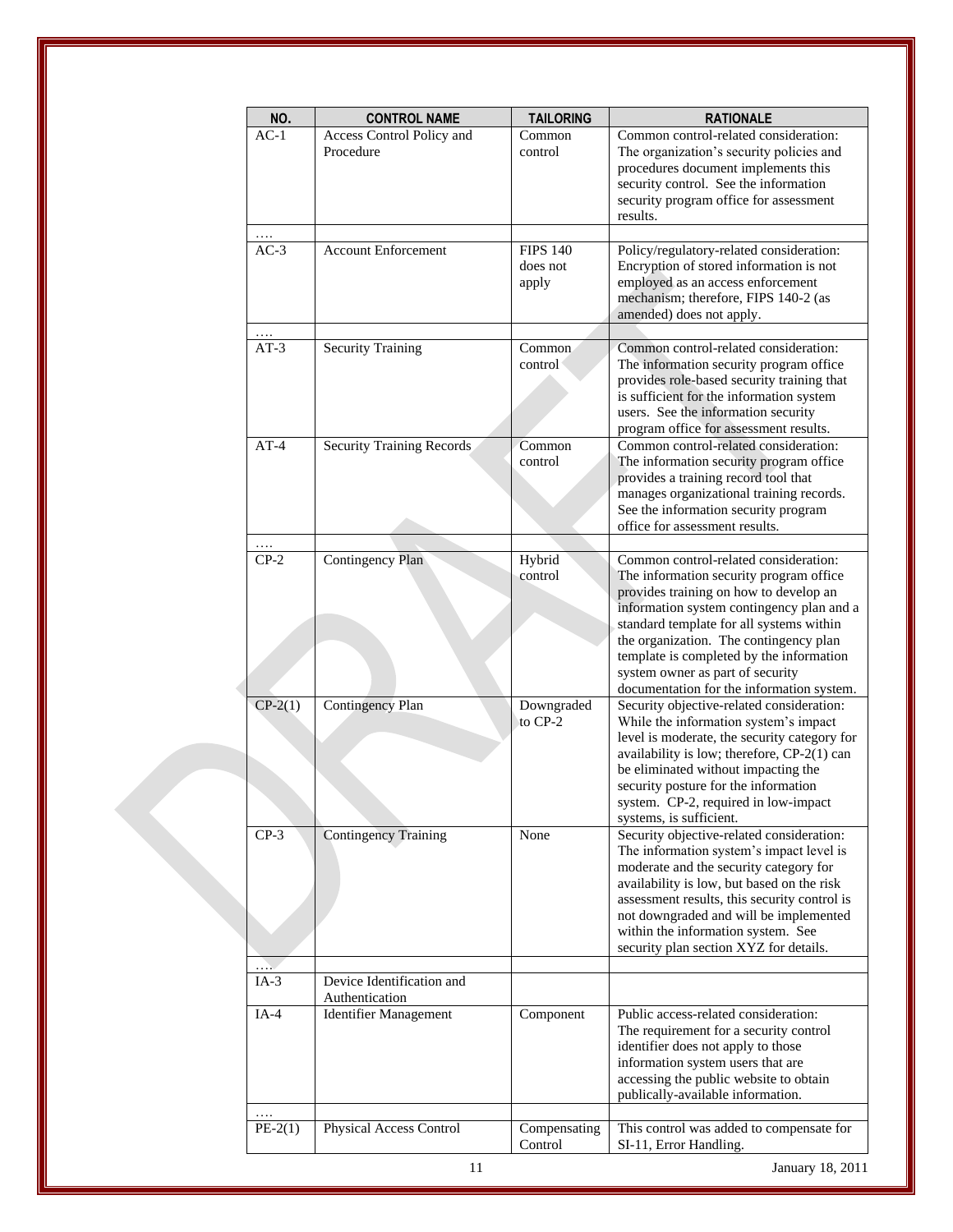| <b>PE-14</b> | Temperature and Humidity<br>Controls                 | Component                        | Physical infrastructure-related<br>consideration:<br>The temperature and humidity controls do<br>not apply to the remote sensors<br>implemented in the information system.                                                                                                                                                                                                                                                                                                                                                                                    |
|--------------|------------------------------------------------------|----------------------------------|---------------------------------------------------------------------------------------------------------------------------------------------------------------------------------------------------------------------------------------------------------------------------------------------------------------------------------------------------------------------------------------------------------------------------------------------------------------------------------------------------------------------------------------------------------------|
| PE-15        | Water Damage Protection                              | Hybrid<br>control /<br>Component | Physical infrastructure-related<br>consideration:<br>Water damage protection is provided to<br>the portions of the information system that<br>are housed within the data center. The<br>remote sensors are designed to withstand<br>water damage and do not need to<br>implement PE-15.                                                                                                                                                                                                                                                                       |
| $SC-12$      | Cryptographic Key<br>Establishment and<br>Management | Does not<br>apply                | Technology-related consideration:<br>The information system does not employ<br>cryptography.                                                                                                                                                                                                                                                                                                                                                                                                                                                                  |
| $SC-13$      | Use of Cryptography                                  | Does not<br>apply                | Technology-related consideration:<br>The information system does not employ<br>cryptography.                                                                                                                                                                                                                                                                                                                                                                                                                                                                  |
| $SI-11$      | <b>Error Handling</b>                                | Compensating<br>control          | It is infeasible to implement the error<br>handling capability in the information<br>system due to the development cost to add<br>this capability to the 17-year old<br>information system. This capability is<br>planned for the replacement system that is<br>expected to be operational within the next<br>two years. Equivalent security is provided<br>by PE-2(1), Physical Access Control,<br>where the physical access to the<br>information system components are<br>restricted in addition to the physical<br>security restrictions to the facility. |
| $SI-12$      | <b>Information Output Handling</b><br>and Retention  |                                  |                                                                                                                                                                                                                                                                                                                                                                                                                                                                                                                                                               |

# **DETERMINE ORGANIZATION-DEFINED PARAMETERS**

Security controls containing organization-defined parameters (i.e., assignment or selection operations) give organizations the flexibility to define selected portions of the controls to support specific organizational requirements or objectives. Where specified, minimum and maximum values for organization-defined parameters should be adhered to unless more restrictive values are prescribed by applicable laws, Executive Orders, directives, policies, standards, or regulations or are indicated by the risk assessment in order to adequately mitigate risk. The organization-defined security control parameters are documented in the security plan.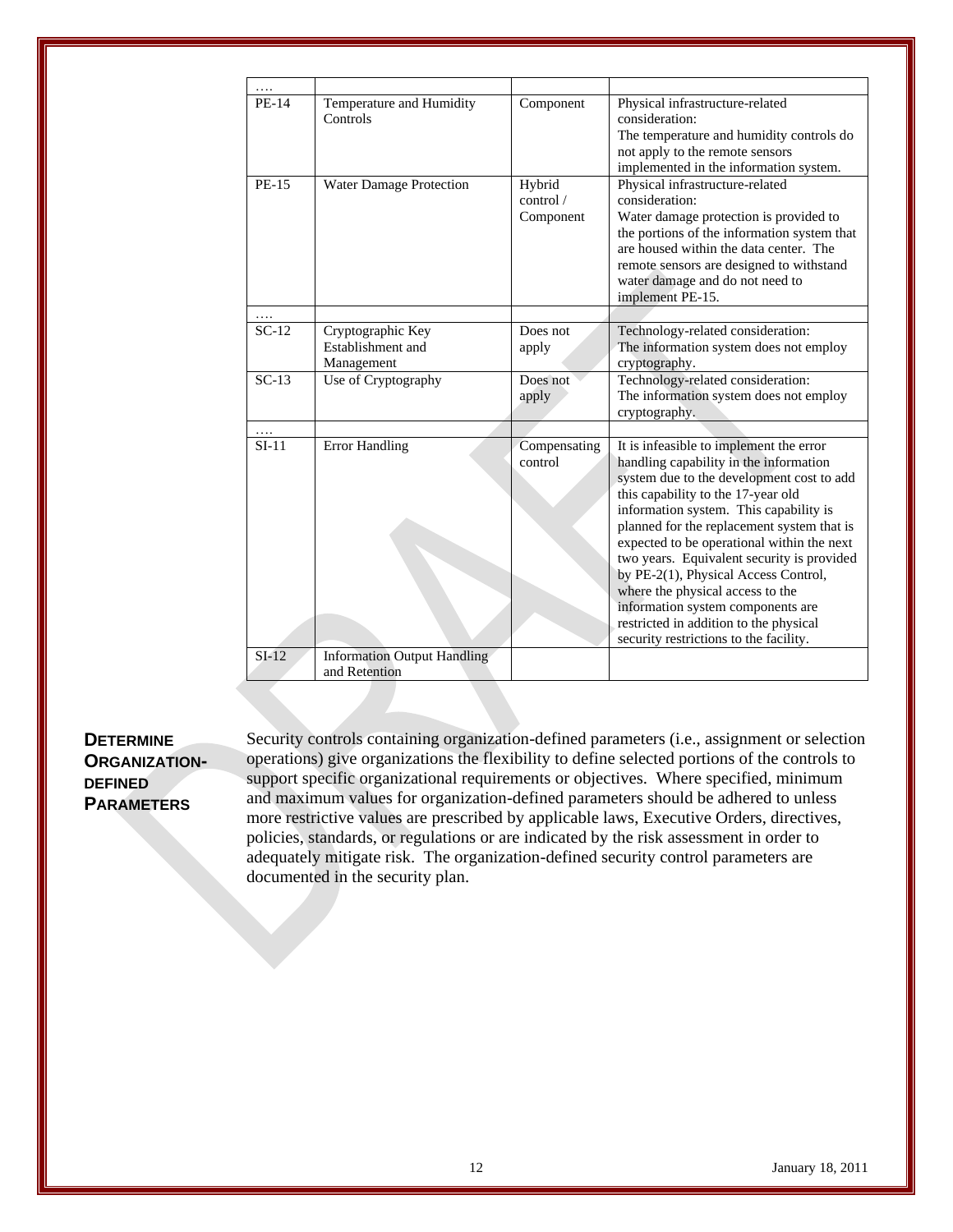

#### **Identify Opportunities for Assignments and Selections**

Each security control is reviewed to determine if there is a need to make an assignment or selection within the security control. If there is an opportunity for an assignment or selection, the information system owner determines what has to be assigned/selected (e.g., how the system reacts after an organization-assigned number of unsuccessful logon attempts, the frequency of security awareness training, the list of prohibited or restricted functions, ports, protocols, or services, what events should be audited) and the appropriate values to provide adequate protection for the information system.

# **Identify Choices for Parameter Assignments and Selections**

The information security program office or component/department may have made the assignment and selection decisions for the organization's information systems to ensure consistency throughout the organization. If the organization has already assigned a value to an assignment/selection parameter, the information system owner analyzes the choice to determine if it is suitable for the information system (i.e., does it meet the system's requirements for the selection or assignment). If the organization has not made an assignment/selection for the parameter or the assignment is not suitable for the system, the information system owner determines the appropriate choice for the assignment/selection by reviewing best security practices, other applicable NIST guidance or configuration checklists, OMB directives, and organizational guidance on determining the parameter values.

#### **Document Assignments and Selections**

If an assignment/selection was made for any of the security controls, the spreadsheet/table is updated to note that an assignment/selection has been made and the assignment/ selection choice.

The sample spreadsheet/table has been updated with the assignments and selections.

| NO.    | <b>CONTROL NAME</b>                    | <b>TAILORING</b>                     | <b>RATIONALE</b>                                                                                                                                                                                                        |
|--------|----------------------------------------|--------------------------------------|-------------------------------------------------------------------------------------------------------------------------------------------------------------------------------------------------------------------------|
| $AC-1$ | Access Control Policy and<br>Procedure | Common<br>control                    | Common control-related consideration:<br>The organization's security policies and<br>procedures document implements this<br>security control. See the information<br>security program office for assessment<br>results. |
| .      |                                        |                                      |                                                                                                                                                                                                                         |
| $AC-3$ | <b>Account Enforcement</b>             | <b>FIPS 140</b><br>does not<br>apply | Policy/regulatory-related consideration:<br>Encryption of stored information is not<br>employed as an access enforcement<br>mechanism; therefore, FIPS 140-2 (as<br>amended) does not apply.                            |
|        |                                        |                                      |                                                                                                                                                                                                                         |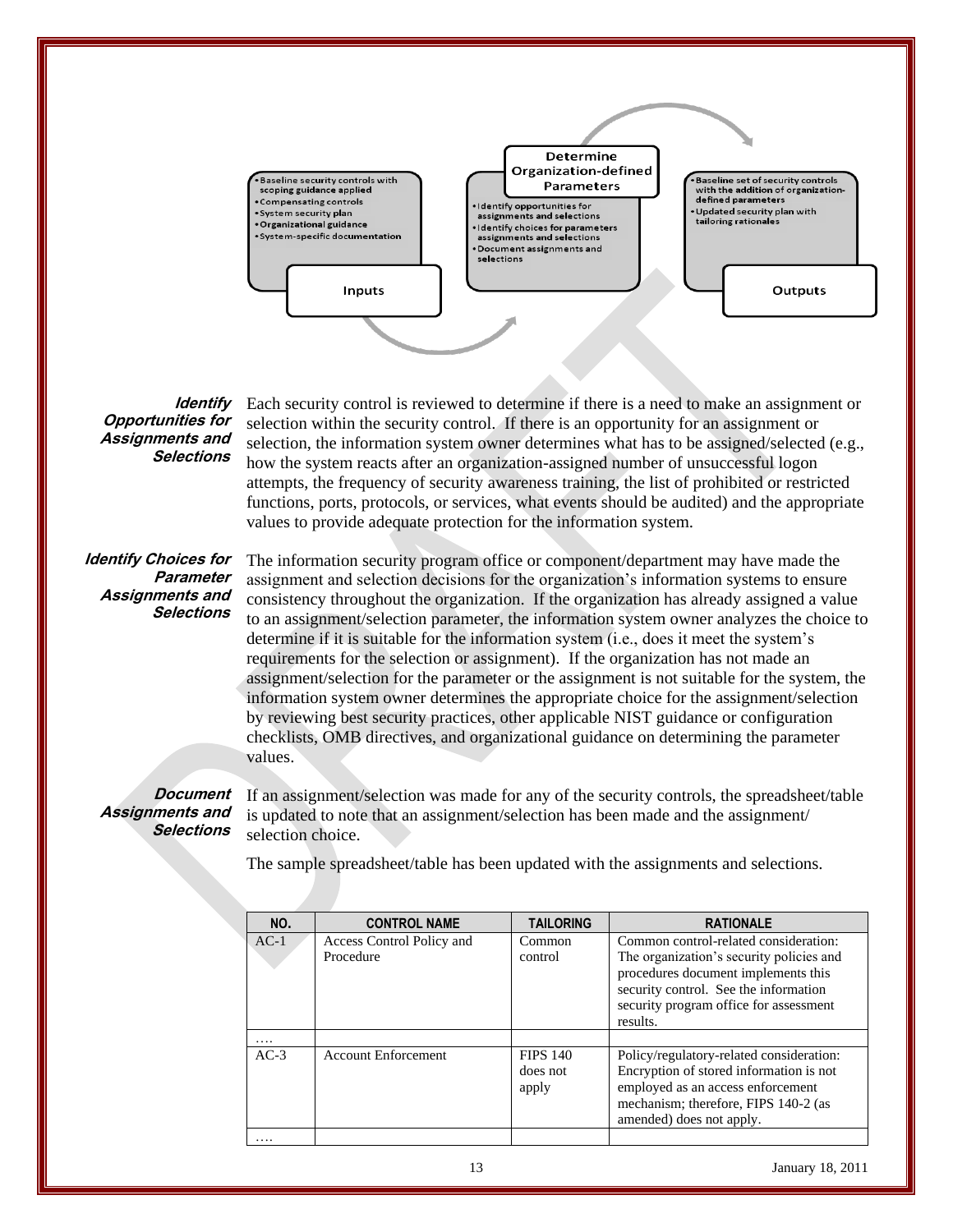| $AT-3$            | <b>Security Training</b>                    | Common<br>control                     | Common control-related consideration:<br>The information security program office<br>provides role-based security training that |
|-------------------|---------------------------------------------|---------------------------------------|--------------------------------------------------------------------------------------------------------------------------------|
|                   |                                             | Organization-<br>defined<br>Parameter | is sufficient for the information system<br>users. See the information security<br>program office for assessment results.      |
| $AT-4$            |                                             | Common                                | Assignment: Annual<br>Common control-related consideration:                                                                    |
|                   | <b>Security Training Records</b>            | control                               | The information security program office<br>provides a training record tool that                                                |
|                   |                                             | Organization-<br>defined              | manages organizational training records.<br>See the information security program                                               |
|                   |                                             | Parameter                             | office for assessment results.<br>Assignment: Five years                                                                       |
|                   |                                             |                                       |                                                                                                                                |
| .<br>$CP-2$       | Contingency Plan                            | Hybrid<br>control                     | Common control-related consideration:<br>The information security program office                                               |
|                   |                                             |                                       | provides training on how to develop an<br>information system contingency plan and a                                            |
|                   |                                             |                                       | standard template for all systems within<br>the organization. The contingency plan                                             |
|                   |                                             |                                       | template is completed by the information<br>system owner as part of security                                                   |
|                   |                                             |                                       | documentation for the information system.                                                                                      |
| $CP-2(1)$         | Contingency Plan                            | Downgraded<br>to CP-2                 | Security objective-related consideration:<br>While the information system's impact                                             |
|                   |                                             |                                       | level is moderate, the security category for<br>availability is low; therefore, CP-2(1) can                                    |
|                   |                                             |                                       | be eliminated without impacting the<br>security posture for the information                                                    |
|                   |                                             |                                       | system. CP-2, required in low-impact<br>systems, is sufficient.                                                                |
| $CP-3$            | <b>Contingency Training</b>                 | Organization-<br>defined              | Security objective-related consideration:<br>The information system's impact level is                                          |
|                   |                                             | Parameter                             | moderate and the security category for<br>availability is low, but based on the risk                                           |
|                   |                                             |                                       | assessment results, this security control is<br>not downgraded and will be implemented<br>within the information system. See   |
|                   |                                             |                                       | security plan section XYZ for details.<br>Assignment: Every two years                                                          |
|                   |                                             |                                       |                                                                                                                                |
| $IA-3$            | Device Identification and<br>Authentication | Organization-<br>defined<br>Parameter | Assignment: Web servers                                                                                                        |
| $IA-4$            | <b>Identifier Management</b>                | Component                             | Public access-related consideration:                                                                                           |
|                   |                                             | Organization-                         | The requirement for a security control<br>identifier does not apply to those                                                   |
|                   |                                             | defined<br>Parameter                  | information system users that are<br>accessing the public website to obtain                                                    |
|                   |                                             |                                       | publically-available information.<br>Assignment: d. Two years                                                                  |
|                   |                                             |                                       | e. 30 minutes                                                                                                                  |
| .<br>$PE-2(1)$    | Physical Access Control                     | Compensating<br>Control               | This control was added to compensate for<br>SI-11, Error Handling.                                                             |
| $\ldots$<br>PE-14 | Temperature and Humidity                    | Component                             | Physical infrastructure-related                                                                                                |
|                   | Controls                                    |                                       | consideration:                                                                                                                 |
|                   |                                             | Organization-<br>defined              | The temperature and humidity controls do<br>not apply to the remote sensors                                                    |
|                   |                                             | Parameter                             | implemented in the information system.<br>Assignment: a. temperature range, 68 -                                               |
|                   |                                             |                                       | 77° Fahrenheit; humidity range, 40-55%                                                                                         |
| PE-15             | Water Damage Protection                     | Hybrid<br>control /                   | Physical infrastructure-related<br>consideration:                                                                              |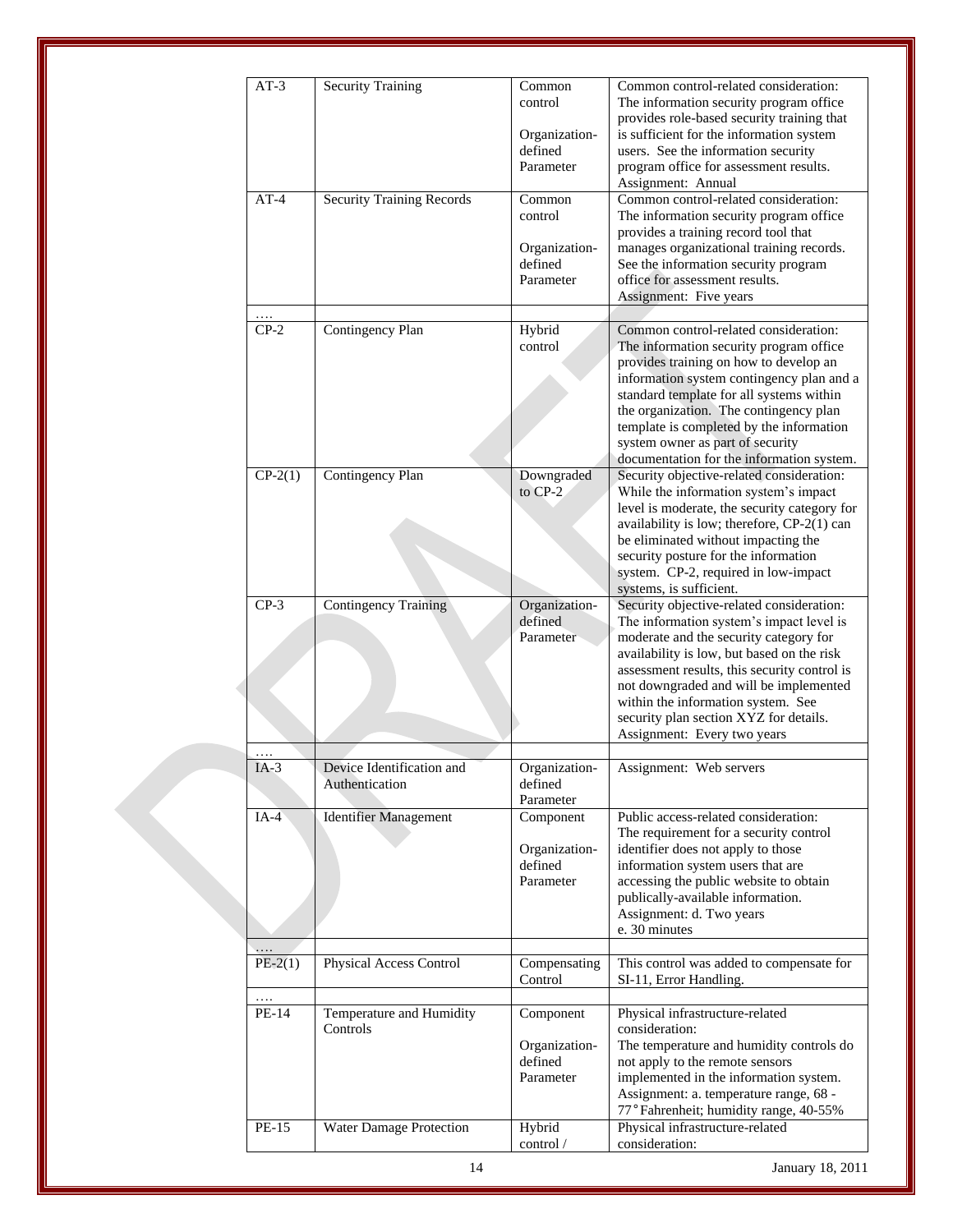|         |                                                      | Component               | Water damage protection is provided to<br>the portions of the information system that<br>are housed within the data center. The<br>remote sensors are designed to withstand<br>water damage and do not need to<br>implement PE-15.                                                                                                                                                                                                                                                                                                                            |
|---------|------------------------------------------------------|-------------------------|---------------------------------------------------------------------------------------------------------------------------------------------------------------------------------------------------------------------------------------------------------------------------------------------------------------------------------------------------------------------------------------------------------------------------------------------------------------------------------------------------------------------------------------------------------------|
|         |                                                      |                         |                                                                                                                                                                                                                                                                                                                                                                                                                                                                                                                                                               |
| $SC-12$ | Cryptographic Key<br>Establishment and<br>Management | Does not<br>apply       | Technology-related consideration:<br>The information system does not employ<br>cryptography.                                                                                                                                                                                                                                                                                                                                                                                                                                                                  |
| $SC-13$ | Use of Cryptography                                  | Does not<br>apply       | Technology-related consideration:<br>The information system does not employ<br>cryptography.                                                                                                                                                                                                                                                                                                                                                                                                                                                                  |
| .       |                                                      |                         |                                                                                                                                                                                                                                                                                                                                                                                                                                                                                                                                                               |
| $SI-11$ | <b>Error Handling</b>                                | Compensating<br>control | It is infeasible to implement the error<br>handling capability in the information<br>system due to the development cost to add<br>this capability to the 17-year old<br>information system. This capability is<br>planned for the replacement system that is<br>expected to be operational within the next<br>two years. Equivalent security is provided<br>by PE-2(1), Physical Access Control,<br>where the physical access to the<br>information system components are<br>restricted in addition to the physical<br>security restrictions to the facility. |
| $SI-12$ | <b>Information Output Handling</b><br>and Retention  |                         |                                                                                                                                                                                                                                                                                                                                                                                                                                                                                                                                                               |

# **SUPPLEMENT THE SECURITY CONTROLS**

The tailored security control baseline should be viewed as the foundation or starting point for determining the needed set of security controls for an information system. The risk assessment results provide important inputs to determine the sufficiency of the security controls in the tailored baseline—that is, determining whether or not the security controls adequately protect the organization's operations and assets, individuals, other organizations, and the Nation. In many cases, additional security controls or control enhancements will be needed to address specific threats to and vulnerabilities in an information system or to satisfy the requirements of applicable laws, Executive Orders, directives, policies, standards, or regulations.

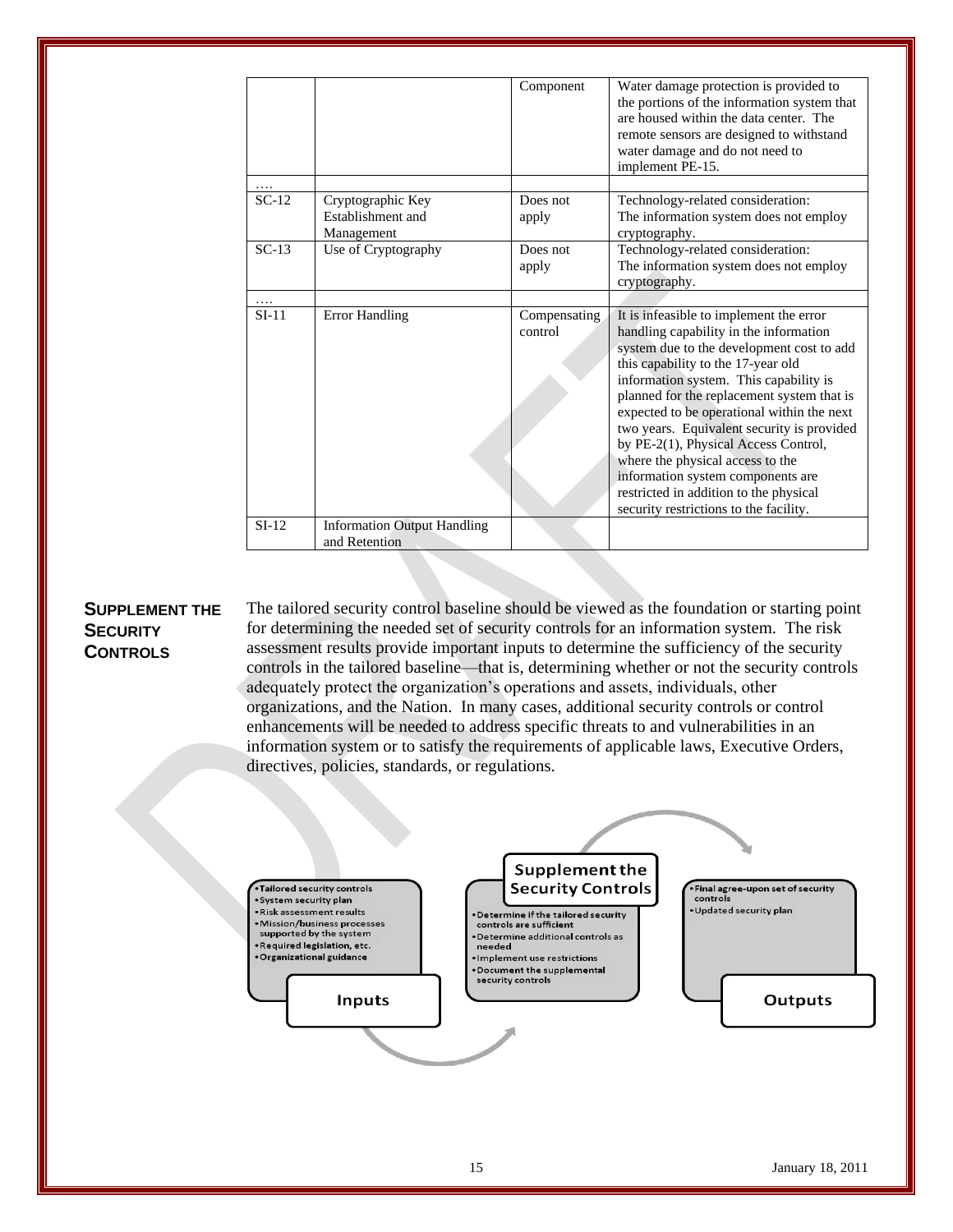# *Determine if the Tailored Baseline is Sufficient*

The information system owner evaluates the tailored baseline of security controls to determine if they are sufficient to meet the needs of the information system. Using the risk assessment results, mission/business requirements, and system description, the information system owner reviews potential threats, vulnerabilities, and resulting information system risks and applicable laws, Executive Orders, directives, policies, standards, or regulations, including organization-specific guidance to determine if additional security controls or control enhancements are necessary to adequately protect the information system.

# *Define Additional Controls as Needed*

If the information system owner determines that additional security controls are needed, they should be selected from Appendix F in the NIST SP 800-53 security control catalog. The catalog contains numerous controls and control enhancements that are found only in higher impact baselines or are not included in any of the baselines. If additional security controls or compensating controls cannot be identified to effectively protect the information system, system use restrictions are considered.

In some cases instead of adding security controls, the implementation of the security control can be modified. Implementation modifications could include increasing the frequency that security activities are conducted, increasing the level of detail and scope in security documentation or operating procedures, or increasing the frequency of security reporting during continuous monitoring.

# *Implement Use Restrictions*

If the organization cannot apply sufficient security controls within the information system to adequately reduce or mitigate risk, use restrictions are applied. Restrictions on the types of technologies used and how the information system is employed provide an alternative method to reduce or mitigate risk when security controls cannot be implemented within technology/resource constraints, or when controls lack reasonable expectation of effectiveness against identified threat sources. Restrictions on the use of information systems and specific information technologies are in many situations the only practical or reasonable course of action an organization can take in order to have the ability to carry out its assigned missions and business functions in the face of determined adversaries.

# *Document the Supplemental Security Controls*

The supplemental security controls are added to the spreadsheet/table with the tailored security controls to represent the final, selected set of security controls. The rationale for supplementing a control includes the reasons for the supplementation, where the supplemental control came from (e.g., NIST SP 800-53, Appendix F, organizationspecific policy guidance, OMB regulation), and how the supplemental control addresses the information system requirements.

The sample spreadsheet/table has been updated with supplemental controls along with the supporting rationale.

| NO.    | <b>CONTROL NAME</b>                    | <b>TAILORING</b>                     | <b>RATIONALE</b>                                                                                                                                                                                                        |
|--------|----------------------------------------|--------------------------------------|-------------------------------------------------------------------------------------------------------------------------------------------------------------------------------------------------------------------------|
| $AC-1$ | Access Control Policy and<br>Procedure | Common<br>control                    | Common control-related consideration:<br>The organization's security policies and<br>procedures document implements this<br>security control. See the information<br>security program office for assessment<br>results. |
| .      |                                        |                                      |                                                                                                                                                                                                                         |
| $AC-3$ | <b>Account Enforcement</b>             | <b>FIPS 140</b><br>does not<br>apply | Policy/regulatory-related consideration:<br>Encryption of stored information is not<br>employed as an access enforcement<br>mechanism; therefore, FIPS 140-2 (as<br>amended) does not apply.                            |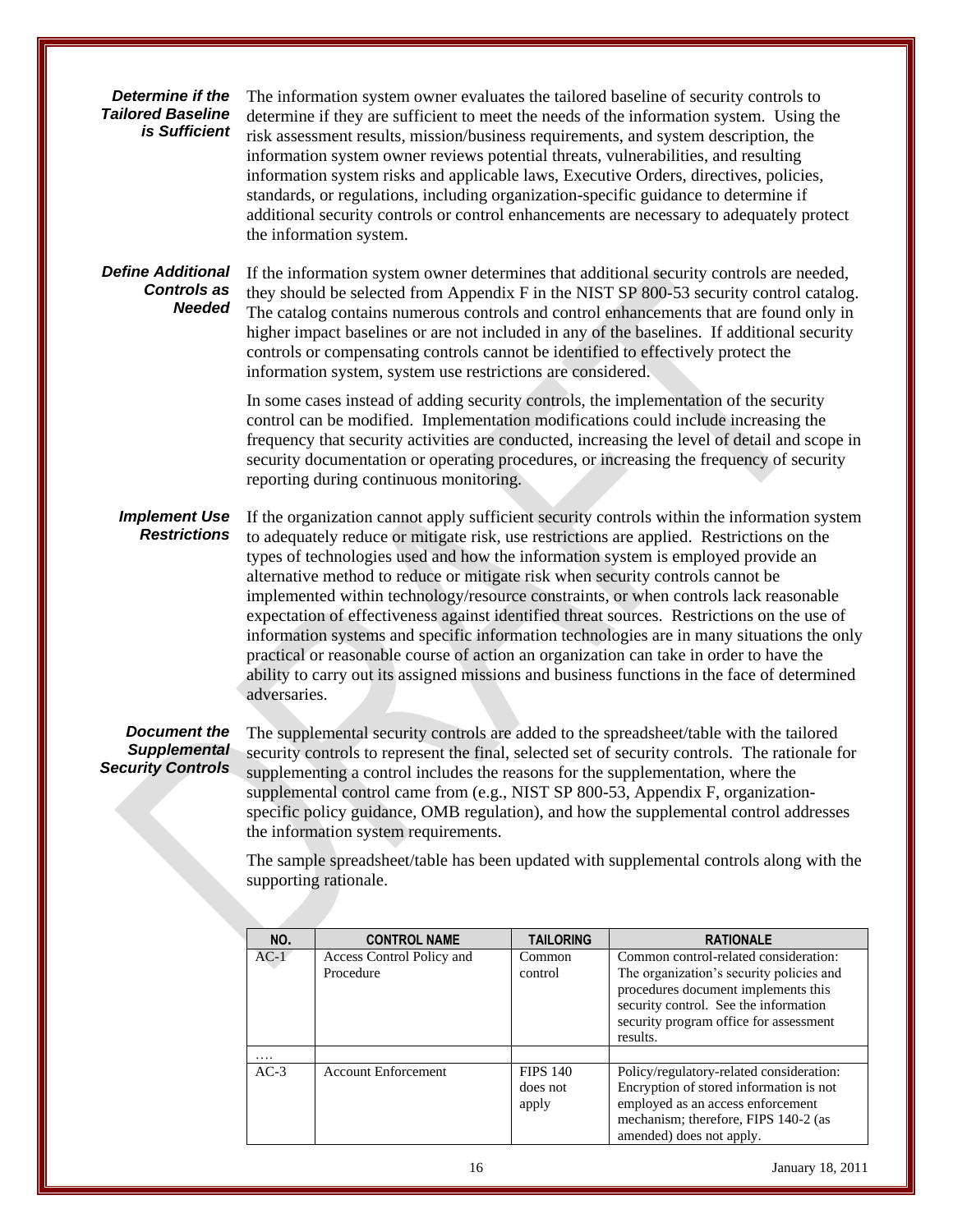| .              |                                             |                                       |                                                                                                                                                                                                                              |
|----------------|---------------------------------------------|---------------------------------------|------------------------------------------------------------------------------------------------------------------------------------------------------------------------------------------------------------------------------|
| $AT-3$         | <b>Security Training</b>                    | Common<br>control<br>Organization-    | Common control-related consideration:<br>The information security program office<br>provides role-based security training that<br>is sufficient for the information system                                                   |
|                |                                             | defined<br>Parameter                  | users. See the information security<br>program office for assessment results.<br>Assignment: Annual                                                                                                                          |
| $AT-4$         | <b>Security Training Records</b>            | Common<br>control                     | Common control-related consideration:<br>The information security program office<br>provides a training record tool that                                                                                                     |
|                |                                             | Organization-<br>defined<br>Parameter | manages organizational training records.<br>See the information security program<br>office for assessment results.<br>Assignment: Five years                                                                                 |
| .              |                                             |                                       |                                                                                                                                                                                                                              |
| $AU-$<br>10(1) | Non-Repudiation                             | Supplemental<br>control               | Based on the risk assessment, this control<br>is added to the baseline. This information<br>system supports law enforcement activities<br>and specific actions within the information<br>system must be logged and reviewed. |
| $CP-2$         |                                             |                                       | Common control-related consideration:                                                                                                                                                                                        |
|                | Contingency Plan                            | Hybrid<br>control                     | The information security program office                                                                                                                                                                                      |
|                |                                             |                                       | provides training on how to develop an                                                                                                                                                                                       |
|                |                                             |                                       | information system contingency plan and a                                                                                                                                                                                    |
|                |                                             |                                       | standard template for all systems within                                                                                                                                                                                     |
|                |                                             |                                       | the organization. The contingency plan                                                                                                                                                                                       |
|                |                                             |                                       | template is completed by the information<br>system owner as part of security                                                                                                                                                 |
|                |                                             |                                       | documentation for the information system.                                                                                                                                                                                    |
| $CP-2(1)$      | <b>Contingency Plan</b>                     | Downgraded                            | Security objective-related consideration:                                                                                                                                                                                    |
|                |                                             | to CP-2                               | While the information system's impact                                                                                                                                                                                        |
|                |                                             |                                       | level is moderate, the security category for                                                                                                                                                                                 |
|                |                                             |                                       | availability is low; therefore, CP-2(1) can                                                                                                                                                                                  |
|                |                                             |                                       | be eliminated without impacting the<br>security posture for the information                                                                                                                                                  |
|                |                                             |                                       | system. CP-2, required in low-impact                                                                                                                                                                                         |
|                |                                             |                                       | systems, is sufficient.                                                                                                                                                                                                      |
| $CP-3$         | <b>Contingency Training</b>                 | Organization-                         | Security objective-related consideration:                                                                                                                                                                                    |
|                |                                             | defined                               | The information system's impact level is                                                                                                                                                                                     |
|                |                                             | Parameter                             | moderate and the security category for                                                                                                                                                                                       |
|                |                                             |                                       | availability is low, but based on the risk<br>assessment results, this security control is                                                                                                                                   |
|                |                                             |                                       | not downgraded and will be implemented                                                                                                                                                                                       |
|                |                                             |                                       | within the information system. See                                                                                                                                                                                           |
|                |                                             |                                       | security plan section XYZ for details.                                                                                                                                                                                       |
|                |                                             |                                       | Assignment: Every two years                                                                                                                                                                                                  |
| $IA-3$         | Device Identification and<br>Authentication | Organization-<br>defined              | Assignment: Web servers                                                                                                                                                                                                      |
|                |                                             | Parameter                             |                                                                                                                                                                                                                              |
| $IA-4$         | <b>Identifier Management</b>                | Component                             | Public access-related consideration:                                                                                                                                                                                         |
|                |                                             |                                       | The requirement for a security control                                                                                                                                                                                       |
|                |                                             | Organization-<br>defined              | identifier does not apply to those<br>information system users that are                                                                                                                                                      |
|                |                                             | Parameter                             | accessing the public website to obtain                                                                                                                                                                                       |
|                |                                             |                                       | publically-available information.                                                                                                                                                                                            |
|                |                                             |                                       | Assignment: d. Two years                                                                                                                                                                                                     |
|                |                                             |                                       | e. 30 minutes                                                                                                                                                                                                                |
| .<br>$PE-2(1)$ | Physical Access Control                     | Compensating                          | This control was added to compensate for                                                                                                                                                                                     |
|                |                                             | Control                               | SI-11, Error Handling.                                                                                                                                                                                                       |
| .              |                                             |                                       |                                                                                                                                                                                                                              |
| PE-14          | Temperature and Humidity                    | Component                             | Physical infrastructure-related                                                                                                                                                                                              |
|                | Controls                                    |                                       | consideration:                                                                                                                                                                                                               |
|                | 17                                          |                                       | January 18, 2011                                                                                                                                                                                                             |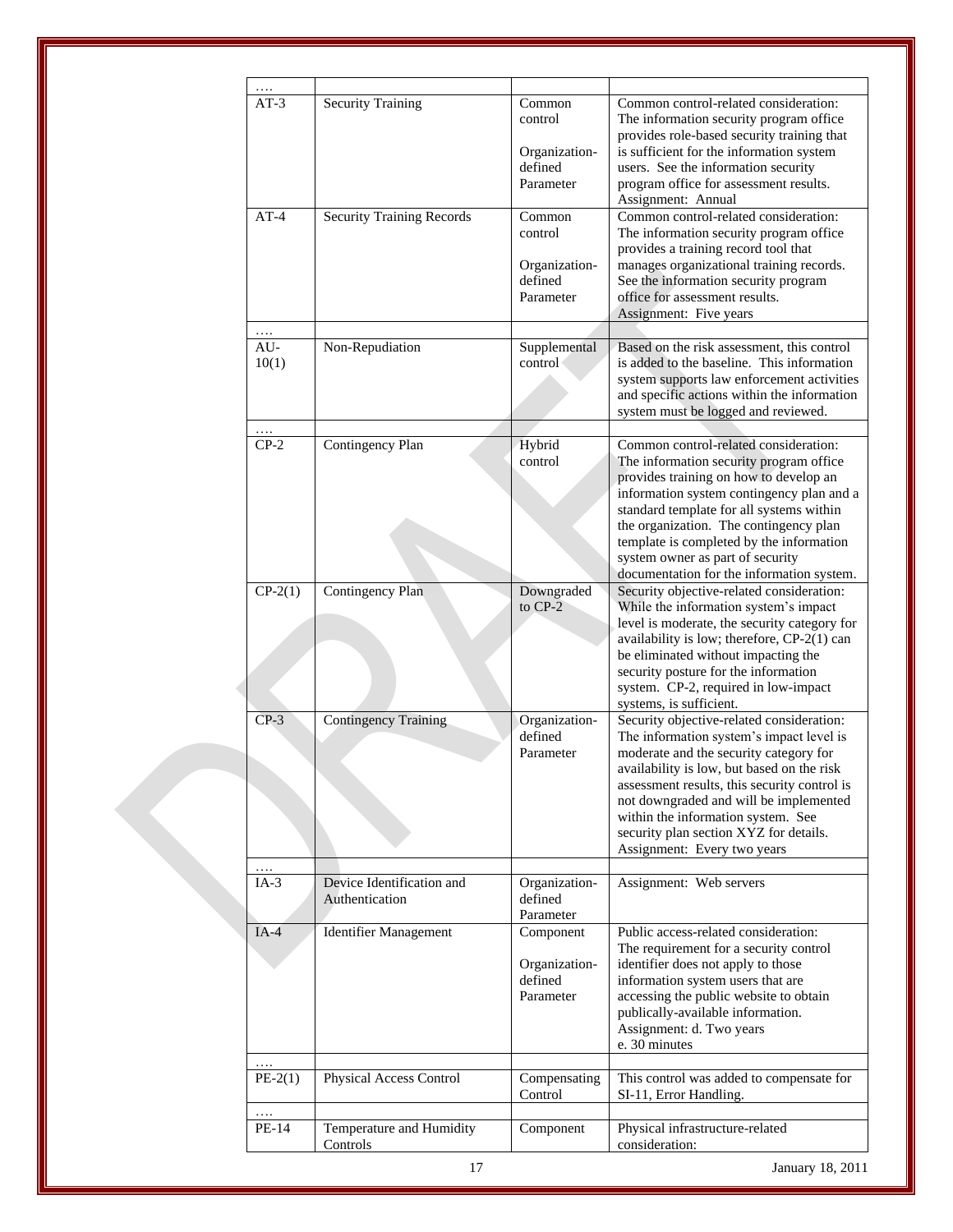|         |                                                      | Organization-<br>defined<br>Parameter | The temperature and humidity controls do<br>not apply to the remote sensors<br>implemented in the information system.<br>Assignment: a. temperature range, 68 -<br>77° Fahrenheit; humidity range, 40-55%                                                                                                                                                                                                                                                                                                                                                     |
|---------|------------------------------------------------------|---------------------------------------|---------------------------------------------------------------------------------------------------------------------------------------------------------------------------------------------------------------------------------------------------------------------------------------------------------------------------------------------------------------------------------------------------------------------------------------------------------------------------------------------------------------------------------------------------------------|
| PE-15   | Water Damage Protection                              | Hybrid<br>control /<br>Component      | Physical infrastructure-related<br>consideration:<br>Water damage protection is provided to<br>the portions of the information system that<br>are housed within the data center. The<br>remote sensors are designed to withstand<br>water damage and do not need to<br>implement PE-15.                                                                                                                                                                                                                                                                       |
|         |                                                      |                                       |                                                                                                                                                                                                                                                                                                                                                                                                                                                                                                                                                               |
| SA-12   | <b>Supply Chain Protection</b>                       | Supplemental<br>control               | Based on the risk assessment, this control<br>is added to the baseline. This information<br>system supports law enforcement activities<br>and requires that the information<br>technology products within the system be<br>from known/approved sources.                                                                                                                                                                                                                                                                                                       |
| .       |                                                      |                                       |                                                                                                                                                                                                                                                                                                                                                                                                                                                                                                                                                               |
| $SC-12$ | Cryptographic Key<br>Establishment and<br>Management | Does not<br>apply                     | Technology-related consideration:<br>The information system does not employ<br>cryptography.                                                                                                                                                                                                                                                                                                                                                                                                                                                                  |
| $SC-13$ | Use of Cryptography                                  | Does not<br>apply                     | Technology-related consideration:<br>The information system does not employ<br>cryptography.                                                                                                                                                                                                                                                                                                                                                                                                                                                                  |
| .       |                                                      |                                       |                                                                                                                                                                                                                                                                                                                                                                                                                                                                                                                                                               |
| $SI-11$ | <b>Error Handling</b>                                | Compensating<br>control               | It is infeasible to implement the error<br>handling capability in the information<br>system due to the development cost to add<br>this capability to the 17-year old<br>information system. This capability is<br>planned for the replacement system that is<br>expected to be operational within the next<br>two years. Equivalent security is provided<br>by PE-2(1), Physical Access Control,<br>where the physical access to the<br>information system components are<br>restricted in addition to the physical<br>security restrictions to the facility. |
| $SI-12$ | <b>Information Output Handling</b><br>and Retention  |                                       |                                                                                                                                                                                                                                                                                                                                                                                                                                                                                                                                                               |

# **DETERMINE ASSURANCE MEASURES FOR THE MINIMUM ASSURANCE REQUIREMENTS**

Assurance is the grounds for confidence that the security controls implemented within an information system are effective in their application. Assurance can be obtained in a variety of ways, including actions taken by developers, implementers, and operators in the specification, design, development, implementation, operation, and maintenance of security controls. Assurance is also obtained by the actions taken by security control assessors to determine the extent to which the controls are implemented correctly, operating as intended, and producing the desired outcome with respect to meeting the security requirements for the system.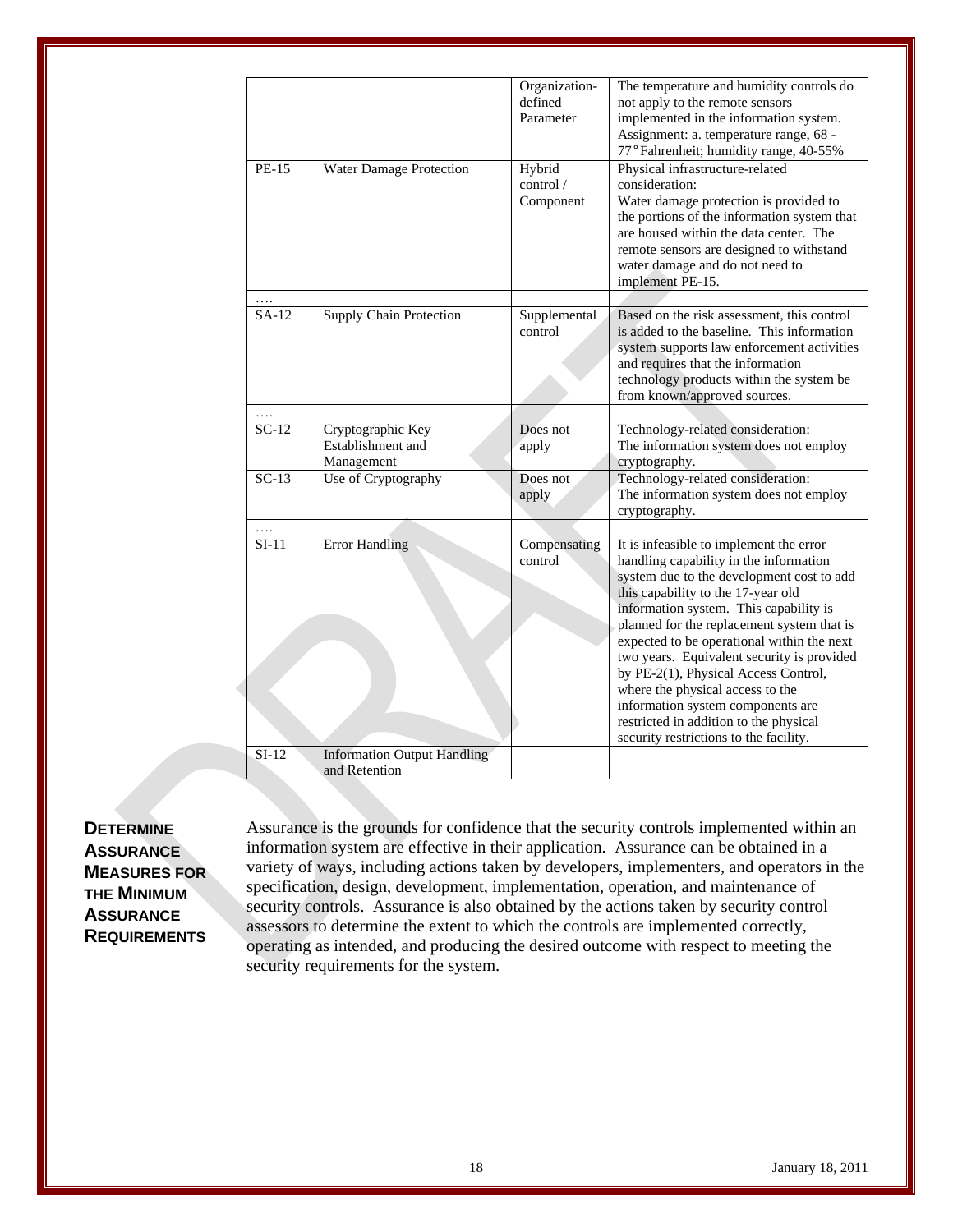

#### *Identify the Assurance Expectations for Security Control Baselines*

The minimum assurance expectations are defined in NIST SP 800-53, Appendix E. For security controls in low-impact information systems, the focus is on the controls being in place with the expectation that no obvious errors exist and that, as flaws are discovered, they are addressed in a timely manner.

For security controls in moderate-impact information systems, the focus is on actions supporting increased confidence in the correct implementation and operation of the control. While flaws are still likely to be uncovered (and addressed expeditiously), the control developer/implementer incorporates, as part of the control, specific capabilities and produces specific documentation supporting increased confidence that the control meets its required function or purpose. This documentation is also needed by assessors to analyze and test the functional properties of the control as part of the overall assessment of the control.

For security controls in high-impact information systems, the focus is expanded to require, within the control, the capabilities that are needed to support ongoing consistent operation of the control and continuous improvement in the control's effectiveness. The developer/ implementer is expected to expend significant effort on the design, development, implementation, and component/integration testing of the controls and to produce associated design and implementation documentation to support these activities. This documentation is also needed by assessors to analyze and test the internal components of the control as part of the overall assessment of the control.

#### *Identify How the Minimum Assurance Requirements are Implemented*

Assurance requirements are directed at security control developers/implementers. Based on the assurance requirements, security control developers/implementers carry out required activities and, as an inherent part of developing or implementing the control, produce the necessary control documentation, conduct essential analyses, and define actions that are performed during control operation. The purpose of these activities is to provide increased grounds for confidence that the controls are implemented correctly, operating as intended, and producing the desired outcome with respect to meeting the security requirements for the information system. Assessors subsequently use the information from these developer/implementer activities during the Assess Step to help build the assurance case that the security controls are effective in their application.

Developer/implementer actions to meet the assurance requirements can include:

Identifying mechanisms/automated functions that will be implemented in the system's hardware, software, or firmware (e.g., encryption, access control, information flow control);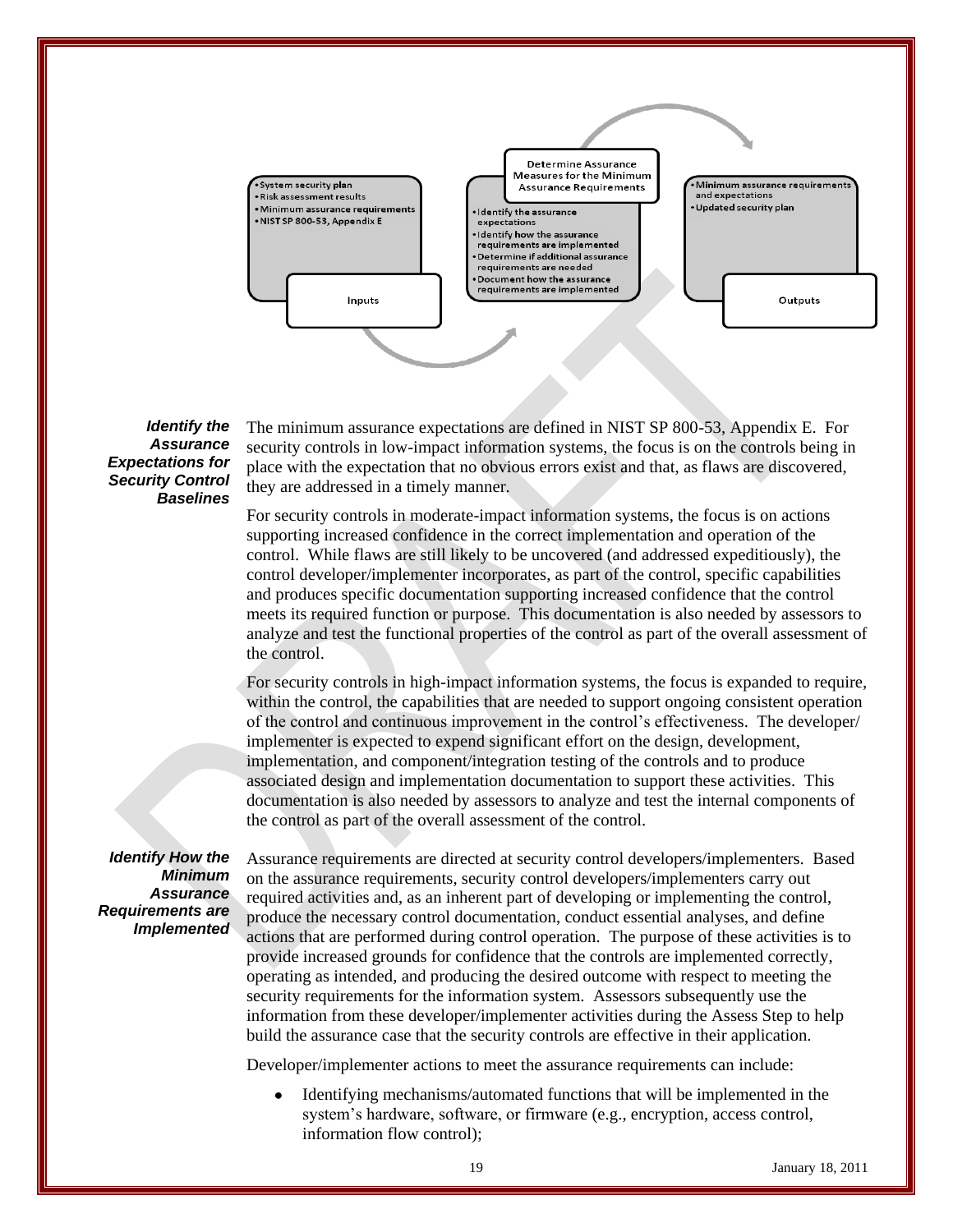- $\bullet$ Defining specifications or document-base artifacts (e.g., contingency plan, incident handling policy and procedures) that need to be written; or
- Specifying activities or actions that will be conducted by people (e.g., update risk assessment, conduct contingency testing, conduct server maintenance, maintain training records) when the system is in operation.

Each security control is reviewed to determine the additional actions or documentation needed to address the assessment expectations. For example, all organizations are expected to implement CM-4, Security Impact Analysis. For a high-impact information system to demonstrate implementation of the assurance requirements, the organization is expected to prepare documentation that shows the security impact analysis procedures are sufficient to meet their function and purpose. In addition, there is a process in place within the organization to capture lessons learned as they relate to security impact analysis and update the related policies and procedures to ensure a more consistent implementation throughout the organization.

*Determine if Additional Assurance Requirements are Needed* NIST SP 800-53, Appendix E, also contains additional assurance requirements available to developers/implementers of security controls that supplement the minimum assurance requirements for moderate- and high-impact information systems. These additional assurance requirements are needed in order to protect against threats from highly skilled, highly motivated, and well-resourced threat agents. This level of protection is necessary for those information systems where the organization is not willing to accept the risk associated with the highly skilled, highly motivated, and well-resourced threat agents.

*Document How the Minimum Assurance Requirements are Implemented*

 $\overline{a}$ 

The information system owner also includes in each security control description any actions that are required to implement the assurance requirements. For example, all organizations are required to implement IR-6, Incident Reporting. For a low-impact system it may be sufficient to issue procedures for personnel to use to report security incidents to designated authorities. For a moderate-impact system, it may be necessary to document additional incident response policies and procedures that assign specific roles and responsibilities for individuals within the organization and to require those implementing the procedures to maintain records to demonstrate that the incidents have been properly reported and handled. For a high-impact system, the organization is also expected to implement a mechanism to capture lessons learned during the reporting process and continuously improve the incident reporting process.

When documenting in the security plan how the assurance requirements are implemented in the information system, the extent of the description should be scaled to the system's impact level with significantly less explanation needed for a low-impact system than for a high-impact system. There should be sufficient detail to enable a compliant implementation of the minimum assurance requirements. For example, the assurance requirements' implementation description (for the sample moderate-impact information system) is documented in the security plan along with the information on the control implementation. 4

#### **Section XYZ**

#### **CP-3, Contingency Training**

**Control Implementation**: Contingency training is planned for every 18 months to 2 years for System ABC. The System ABC Program Office prepares a System ABC Contingency Training plan that includes the information recommended in NIST SP 800-34, *Contingency Planning Guide for Information* 

<sup>4</sup> This sample shows one way that the planned implementation of the security control and minimum assurance requirements can be documented in the system security plan. It is not a mandatory format. Organizations may develop their own unique method to capture the information, consistent with the requirements in NIST SP 800-37.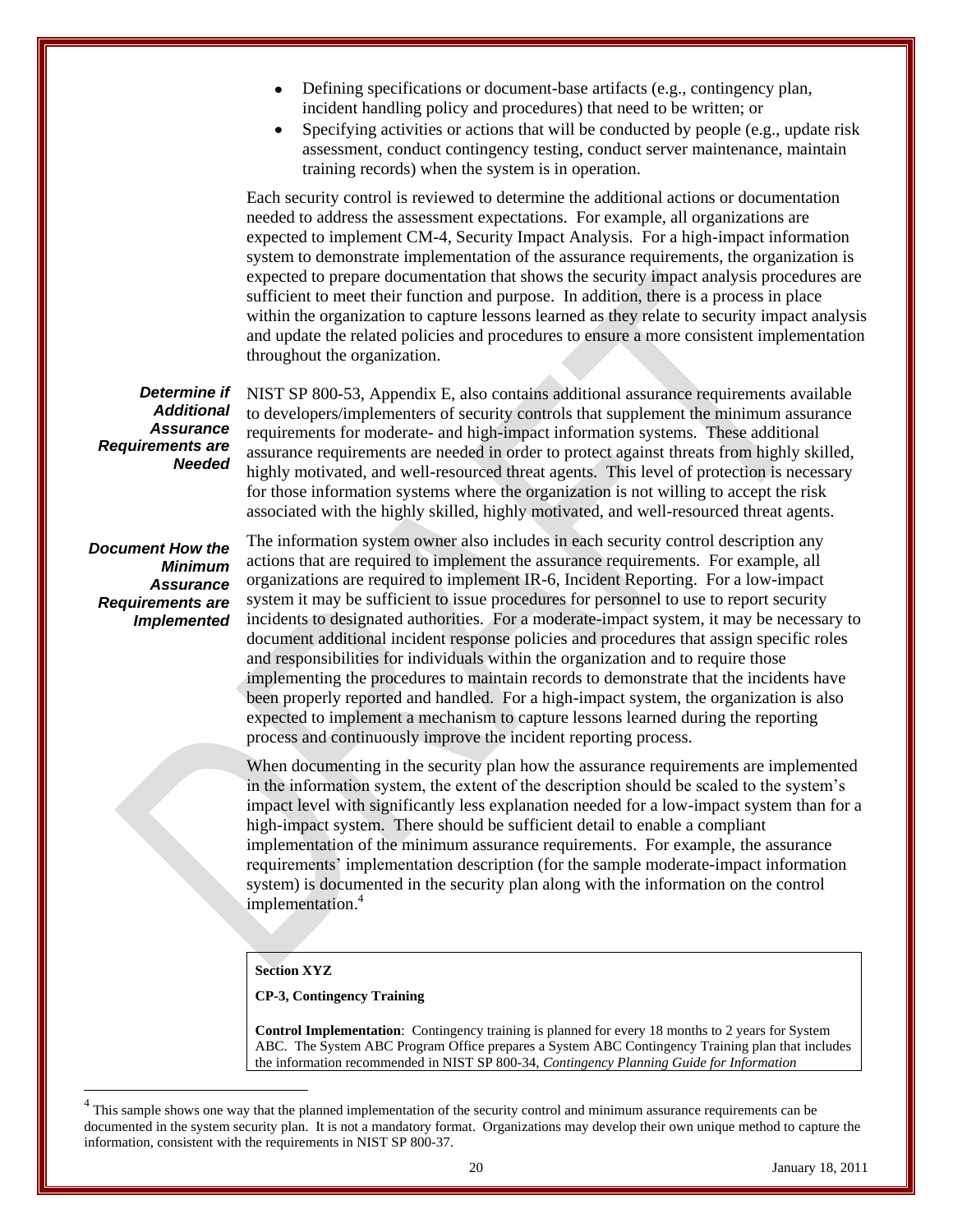*Technology Systems*. The actions necessary to plan for and conduct the contingency training, including the coordination with the information technology provider, are documented in the training plan.

**Minimum Assurance Requirement Implementation**: To meet the minimum assurance requirements, the following are defined prior to implementation and included in contract specifications, if the contingency training services are supplied by an external source:

- Level of detail required within the ABC System Contingency Training Plan;
- Documentation history recorded within the ABC System Contingency Training Plan;
- Records required to document training activities;
- Information that should be included in the training records; and
- Length of time the training records must be maintained.

# **COMPLETE THE SECURITY PLAN**

The information system owner documents the decisions made during the initial security control selection, tailoring, and supplementation processes in the security plan, providing a sound rationale for those decisions. This documentation is essential when examining the overall security considerations for information systems with respect to potential mission or business case impact. The resulting set of selected security controls along with the supporting rationale for control selection decisions and any information system use restrictions are documented in the system security plan.



#### *Determine the Extent and Rigor Applied to the Security Plan*

The security plan is scalable with regard to the extent and rigor of the implementation. The scalability is guided by the security categorization decisions, where the security plan for a high-impact information system may be quite lengthy and contain a significant amount of implementation detail. In contrast, the security plan for a low-impact information system may be considerably shorter and contain much less implementation detail.

#### *Update the System Identification Section in the Security Plan*

The system identification section of the security plan includes the descriptive information about the information system as defined in NIST SP 800-37. Alternatively, the system description information can be included in an attachment to the security plan or referenced in other standard sources for information generated as part of the system development life cycle. Information should be added to this section as it becomes available during the system development life cycle and the execution of the Risk Management Framework tasks.

It is imperative to document any significant risk management decisions made during the security control selection process in order for authorizing officials to have the necessary information to make credible, risk-based decisions regarding the authorization of organizational information systems. In addition, without such information, the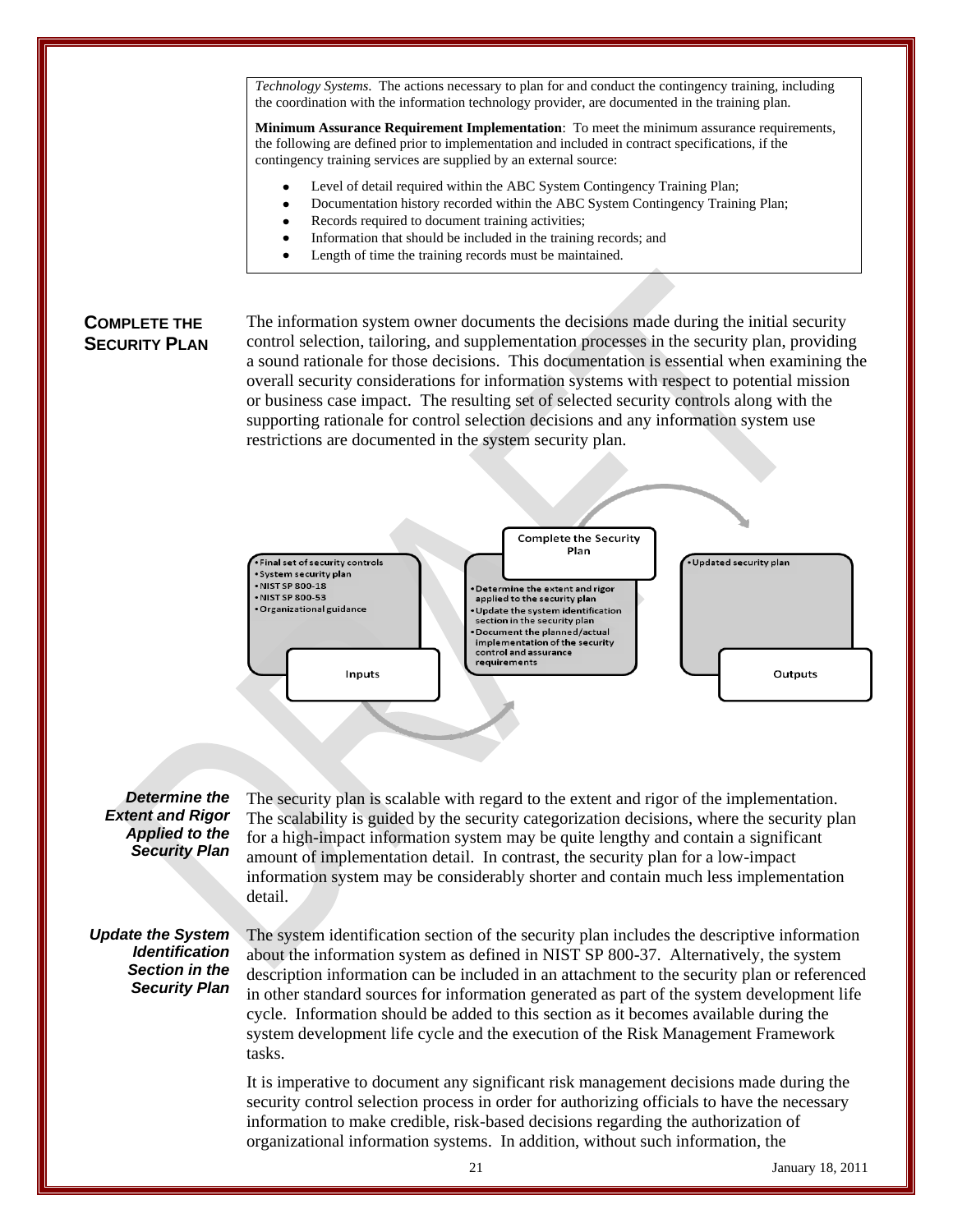understanding, assumptions, and rationale supporting those important risk decisions will, in all likelihood, not be available when the state of the information systems or environment of operation changes, and the original risk decisions are revisited.

*Document the Planned or Actual Implementation of the Security Controls and Minimum Assurance Requirements*

In addition to the list of security controls to be implemented, the security plan describes the intended application of each control in the context of the information system with sufficient detail to enable a compliant implementation of the control. This section identifies each selected security control by number and title with the planned or actual implementation. As the information system progresses through the system development life cycle, the security plan is updated to reflect any modifications to the security controls based on the risk mitigation activities carried out by the information system owner.

The minimum assurance requirements are applied on a control-by-control basis; therefore, the information system owner also includes in each security control description any actions that are required to implement the minimum assurance requirements. The implementation of the minimum assurance requirements is also updated during the system development life cycle to reflect any changes within the information system.

# **DEVELOP A CONTINUOUS MONITORING STRATEGY**

During the Select Step, the information system owner or common control provider initiates development of the continuous monitoring strategy to manage the ongoing monitoring of security controls employed within or inherited by an information system. The ongoing monitoring program allows an organization to track the security state of an information system on a continuous basis and maintain the security authorization for the system over time in highly dynamic environments of operation with changing threats, vulnerabilities, technologies, and mission/business processes.

An effective monitoring program includes: (i) configuration management and control processes; (ii) security impact analyses on proposed or actual changes to the information system and its environment of operation; (iii) assessment of selected security controls employed within and inherited by the information system (including controls in dynamic subsystems); and (iv) security status reporting to appropriate organizational officials.



# *Define Monitoring Strategy*

Continuous monitoring is a proven technique to address the security impacts on an information system resulting from changes to the hardware, software, firmware, or operational environment. The monitoring strategy defines how changes to the information system will be monitored and how the security impact analyses will be conducted. The information system owner or common control provider determines their approach to managing proposed changes to their information systems or supporting operating environment that is consistent with the organization's configuration management process.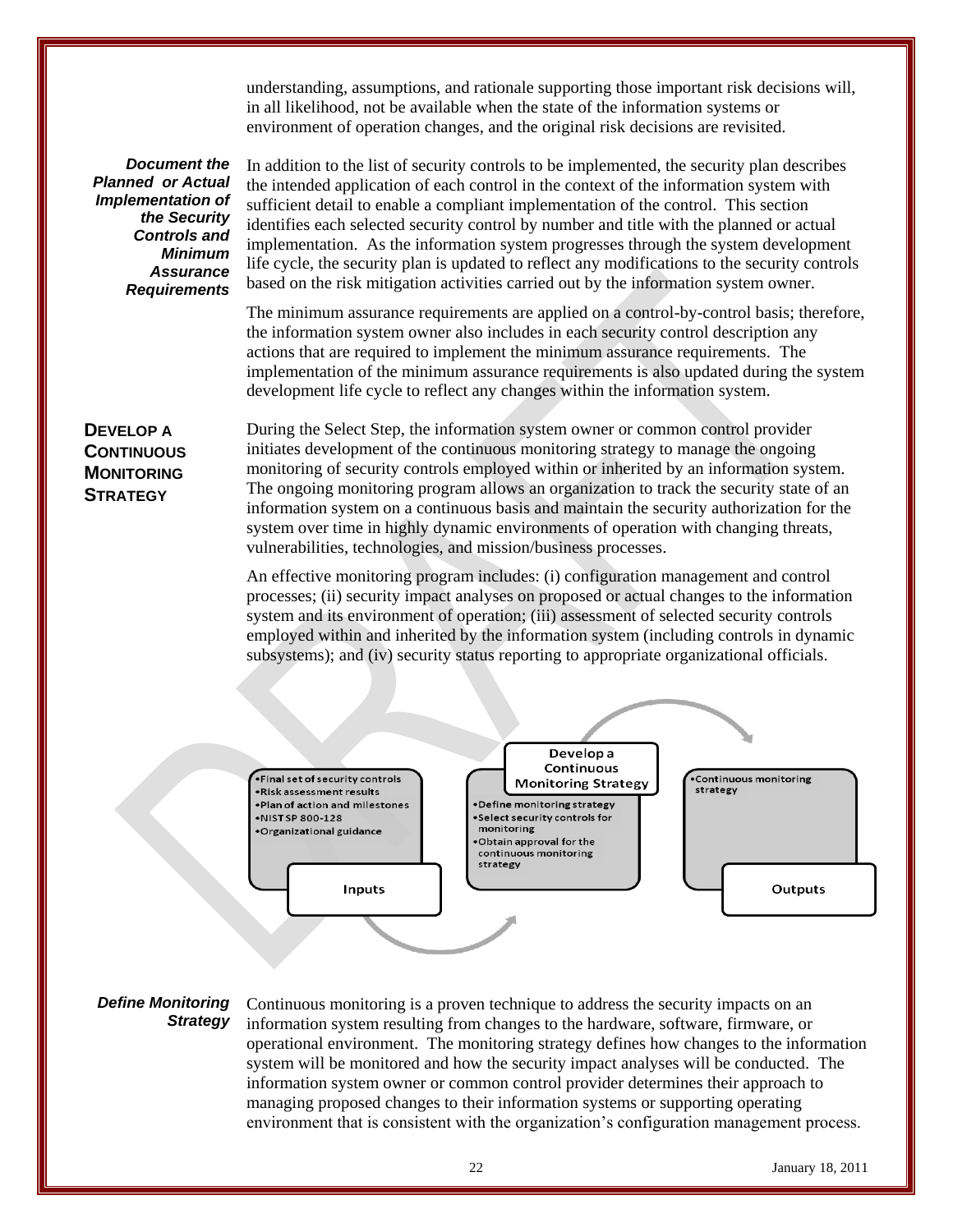|                                                                                      | The continuous monitoring strategy also addresses the need to determine the extent to<br>which a proposed change to the system or its operating environment will affect the<br>security state of the system. The information system owner establishes when security<br>impact analyses are conducted, what type of proposed changes or configuration settings<br>should be analyzed, how the proposed changes will be analyzed, what information about<br>the analysis should be recorded, and how it will be recorded.<br>Information systems are also expected to conform to organizationally approved<br>configurations that are maintained throughout the system's life cycle. Tools, such as |
|--------------------------------------------------------------------------------------|---------------------------------------------------------------------------------------------------------------------------------------------------------------------------------------------------------------------------------------------------------------------------------------------------------------------------------------------------------------------------------------------------------------------------------------------------------------------------------------------------------------------------------------------------------------------------------------------------------------------------------------------------------------------------------------------------|
|                                                                                      | Security Content Automation Protocol (SCAP)-validated products, help to manage system<br>configurations. These tools, when available, are used to determine whether the<br>configuration settings applied to system components comply with government standards<br>and policies.                                                                                                                                                                                                                                                                                                                                                                                                                  |
| <b>Select Security</b><br><b>Controls for</b><br><b>Monitoring</b>                   | A critical aspect of the continuous monitoring strategy is the ongoing monitoring of the<br>security controls employed within or inherited by the information system. The strategy<br>identifies the security controls to be monitored, the frequency of monitoring, and the<br>control assessment approach.                                                                                                                                                                                                                                                                                                                                                                                      |
|                                                                                      | The information system owner and common control provider, in collaboration with<br>organizational officials include the authorizing official, chief information officer, senior<br>information security officer, and risk executive (function), identify the criteria for<br>selecting security control to be monitored post deployment and determine the frequency of<br>the monitoring.                                                                                                                                                                                                                                                                                                         |
|                                                                                      | The selection criteria reflect the priorities and importance of the information system to<br>organizational operations and assets, individuals, other organizations, and the Nation.<br>Security control that are volatile (i.e., most likely to change over time), critical to certain<br>aspects of the organization's protection strategy, or identified in current plans of action<br>and milestones are assessed as frequently as necessary consistent with the criticality of the<br>function and capability of the monitoring tools.                                                                                                                                                       |
|                                                                                      | The continuous monitoring strategy can be documented in the system security plan or<br>other appropriate document.                                                                                                                                                                                                                                                                                                                                                                                                                                                                                                                                                                                |
| <b>Obtain Approval</b><br>for the Continuous<br><b>Monitoring</b><br><b>Strategy</b> | Approval for the continuous monitoring strategy can be obtained in conjunction with the<br>approval of the security plan. When available, using automated tools and supporting<br>databases to conduct the continuous monitoring activities facilitates near real-time risk<br>management for the information system and represents a significant change in the way<br>security authorization activities have been employed in the past.                                                                                                                                                                                                                                                          |
| <b>OBTAIN</b><br><b>APPROVAL FOR</b><br>THE SECURITY<br><b>PLAN</b>                  | The authorizing official determines if the security plan is complete, consistent, and<br>satisfies the stated security requirements for the information system. Complete coverage<br>of security controls in appropriate security plans facilitates more comprehensive<br>information security, promotes increased accountability, provides an effective vehicle to<br>better manage the risks resulting from the operation and use of information systems, and is<br>required to adequately support the security assessment of systems as part of the security<br>authorization process.                                                                                                         |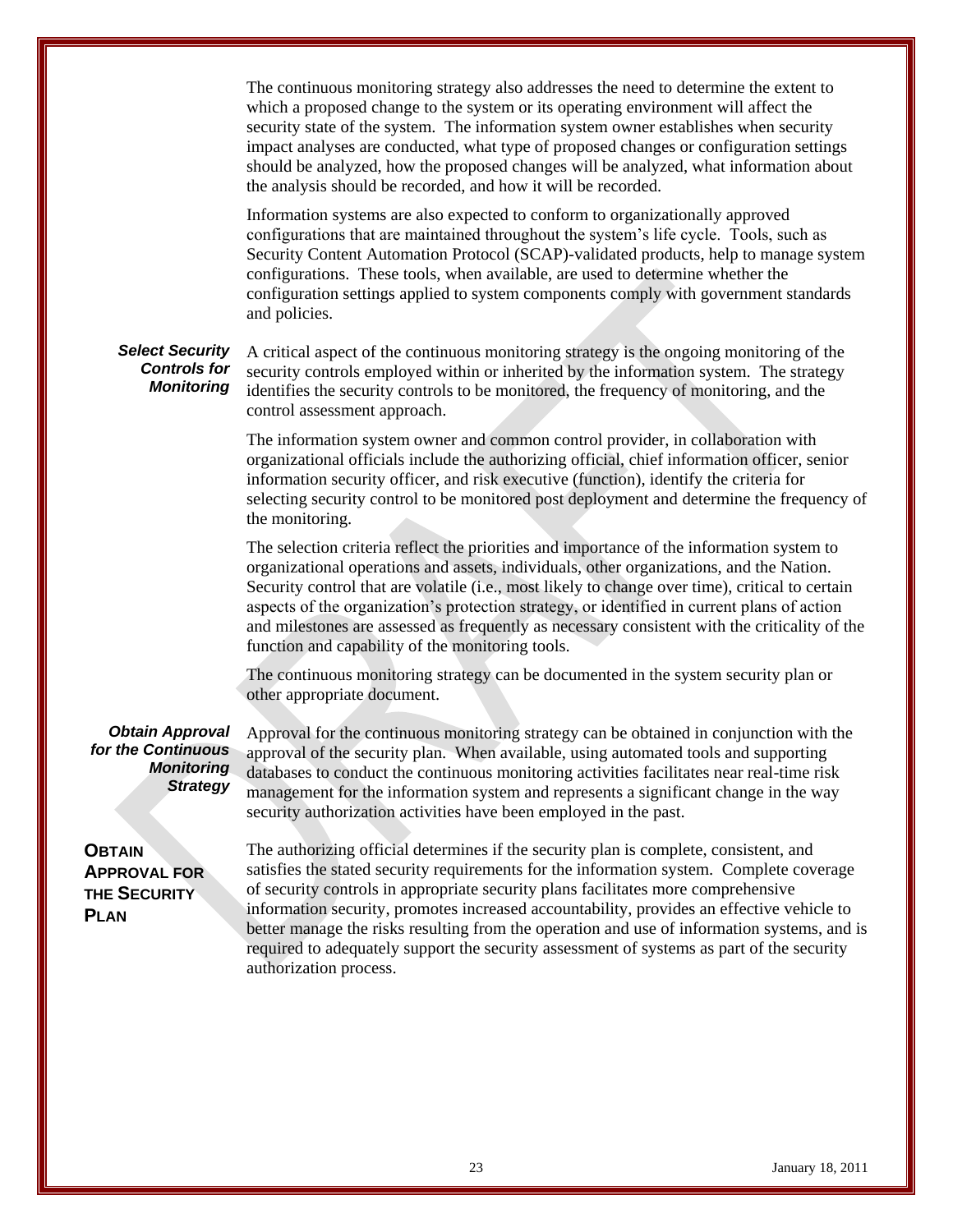

#### *Review the Security Plan*

The authorizing official determines, to the greatest extent possible with available planning or operational documents, if the security plan correctly and effectively documents the potential risk to organizational operations and assets, individuals, other organizations, and the Nation, that would be incurred if the controls identified in the plan were implemented as intended. Based on the results of this independent review and analysis, the authorizing official may recommend changes to the security plan.

#### *Approve or Disapprove the Security Plan*

If the security plan is deemed unacceptable, the authorizing official sends the plan back to the information system owner or common control provider for appropriate action. If the security plan is deemed acceptable, the authorizing official accepts the security plan. The acceptance of the security plan represents an important milestone in the risk management process. The authorizing official, by accepting the security plan, agrees to the set of security controls (system-specific, hybrid, or common controls) proposed to meet the security requirements for the information system. The agreement allows the risk management process to advance to the Implementation Step. The acceptance of the security plan also approves the level of effort required to successfully complete the remainder of the steps in the Risk Management Framework and provides the basis of the security specification for the acquisition of the information system, subsystems, or components.

#### *Document Approval in the Security Plan*

The approval of the security plan is documented within the plan and includes the names of reviewers and approvers of the document, the dates when the reviews/approvals took place, along with the type of approval (e.g., approval of supplemented baseline, authorization decision). Any comments or conditions for the approval are also documented in the security plan. The information system owner may provide a response to the review and approval results.

# **SELECTION SUMMARY**

Security controls are the management, operational, and technical safeguards or countermeasures employed within an organizational information system to protect the confidentiality, integrity, and availability requirements of the system and its information. The selection and implementation of appropriate security controls for an information system or a system-of-systems are important tasks that can have major implications on the operations and assets of an organization, as well as the welfare of individuals and the Nation.

Baseline controls are the starting point for the security control selection process and are chosen based on the security category and impact level of the information system. The tailored security control baseline (i.e., the appropriate control baseline from NIST SP 800- 53, Appendix D adjusted in accordance with the tailoring guidance) is the minimum set of

24 January 18, 2011